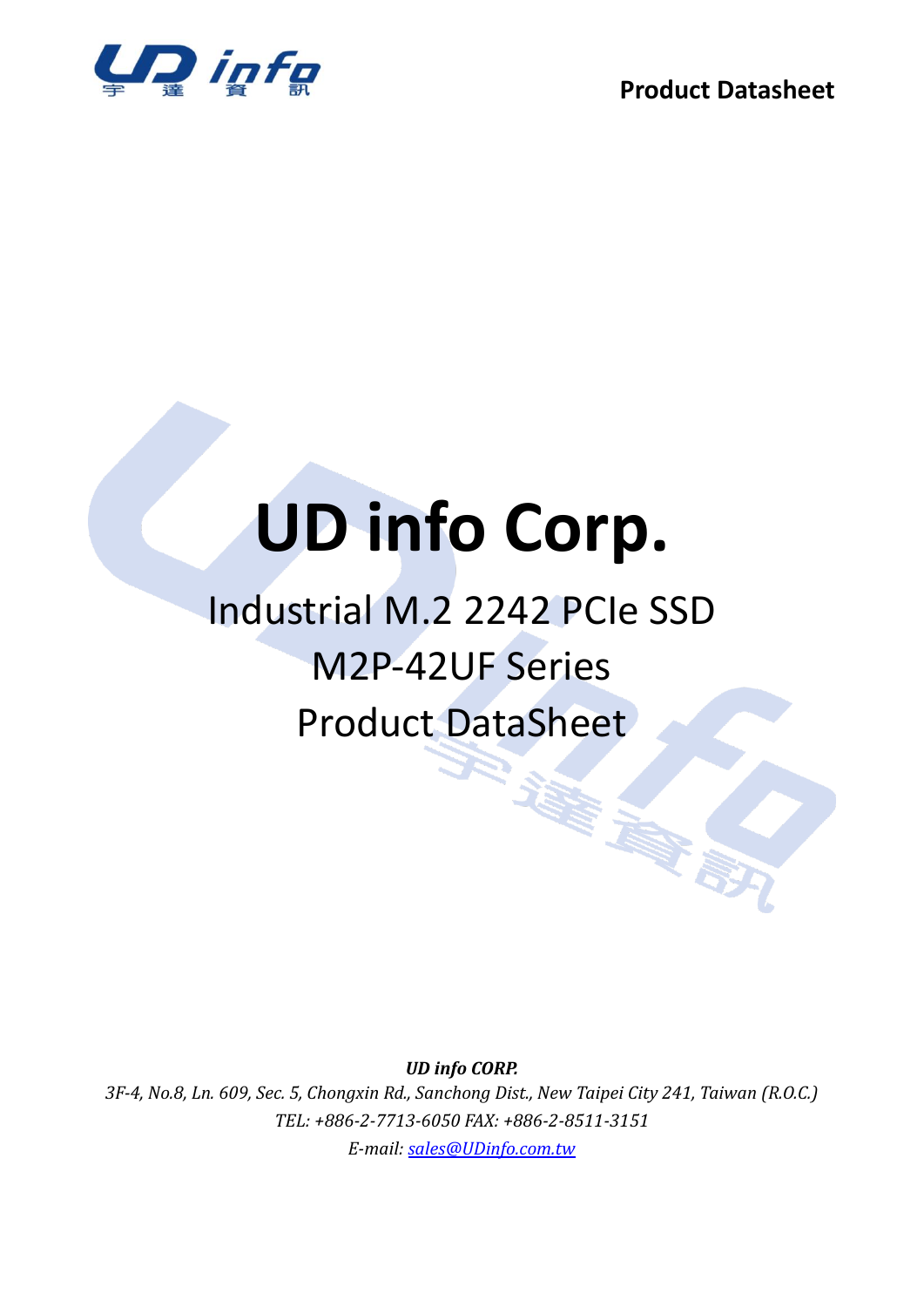

| 1.  |      |                  |  |
|-----|------|------------------|--|
|     | 1.1. |                  |  |
|     | 1.2. |                  |  |
| 2.  |      |                  |  |
| 3.  |      |                  |  |
|     | 3.1. |                  |  |
|     |      | 3.1.1.           |  |
|     |      | 3.1.2.           |  |
|     |      | 3.1.3.           |  |
|     |      | 3.1.4.           |  |
|     |      | 3.1.5.<br>3.1.6. |  |
|     |      | 3.1.7.           |  |
|     |      | 3.1.8.           |  |
|     | 3.2. |                  |  |
|     | 3.3. |                  |  |
| 4.  |      |                  |  |
|     |      |                  |  |
|     | 4.1. |                  |  |
|     | 4.2. |                  |  |
| 5.  |      |                  |  |
|     | 5.1. |                  |  |
| 6.  |      |                  |  |
|     | 6.1. |                  |  |
|     | 6.2. |                  |  |
|     | 6.3. |                  |  |
| 7.  |      |                  |  |
| 8.  |      |                  |  |
| 9.  |      |                  |  |
| 10. |      |                  |  |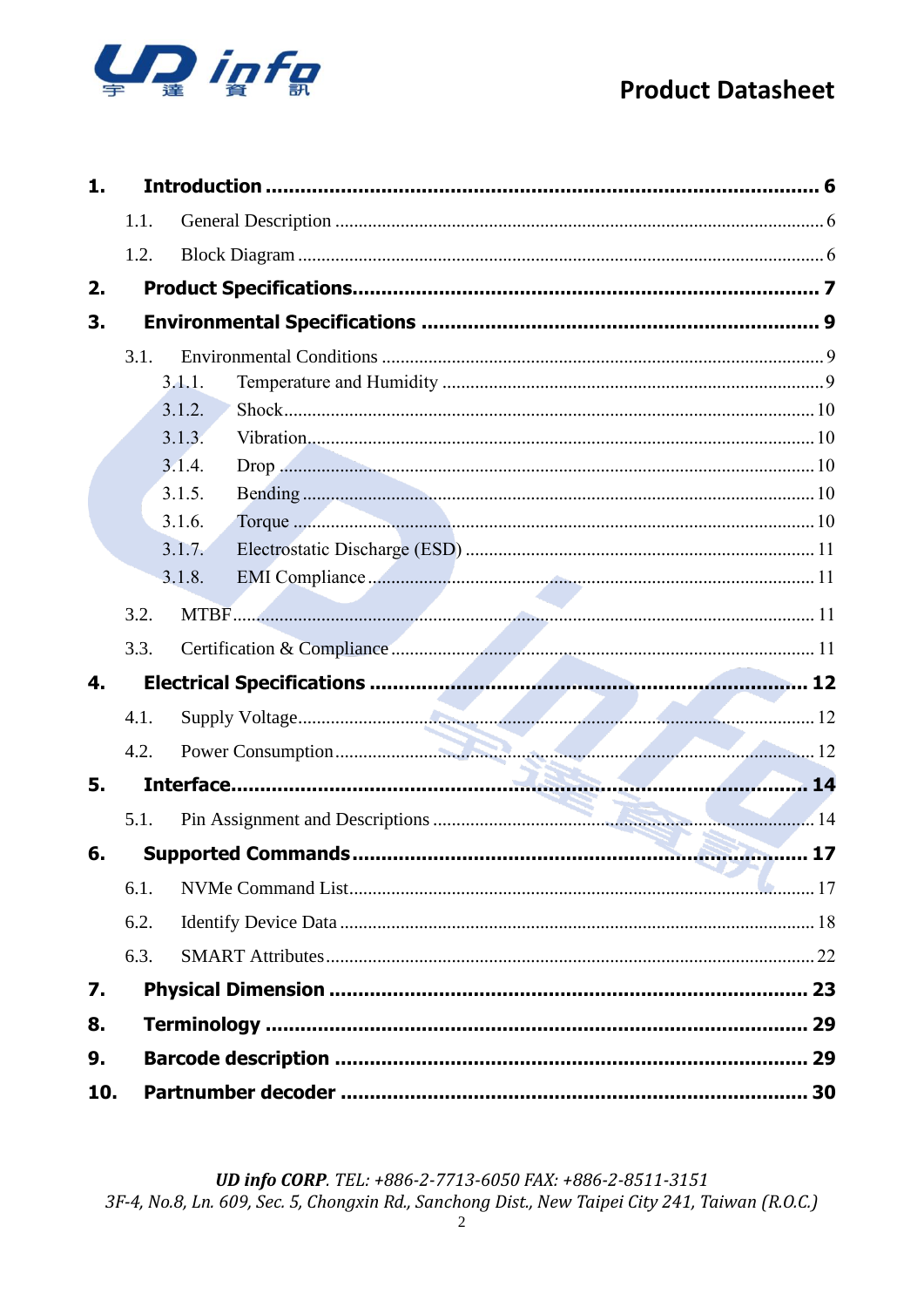

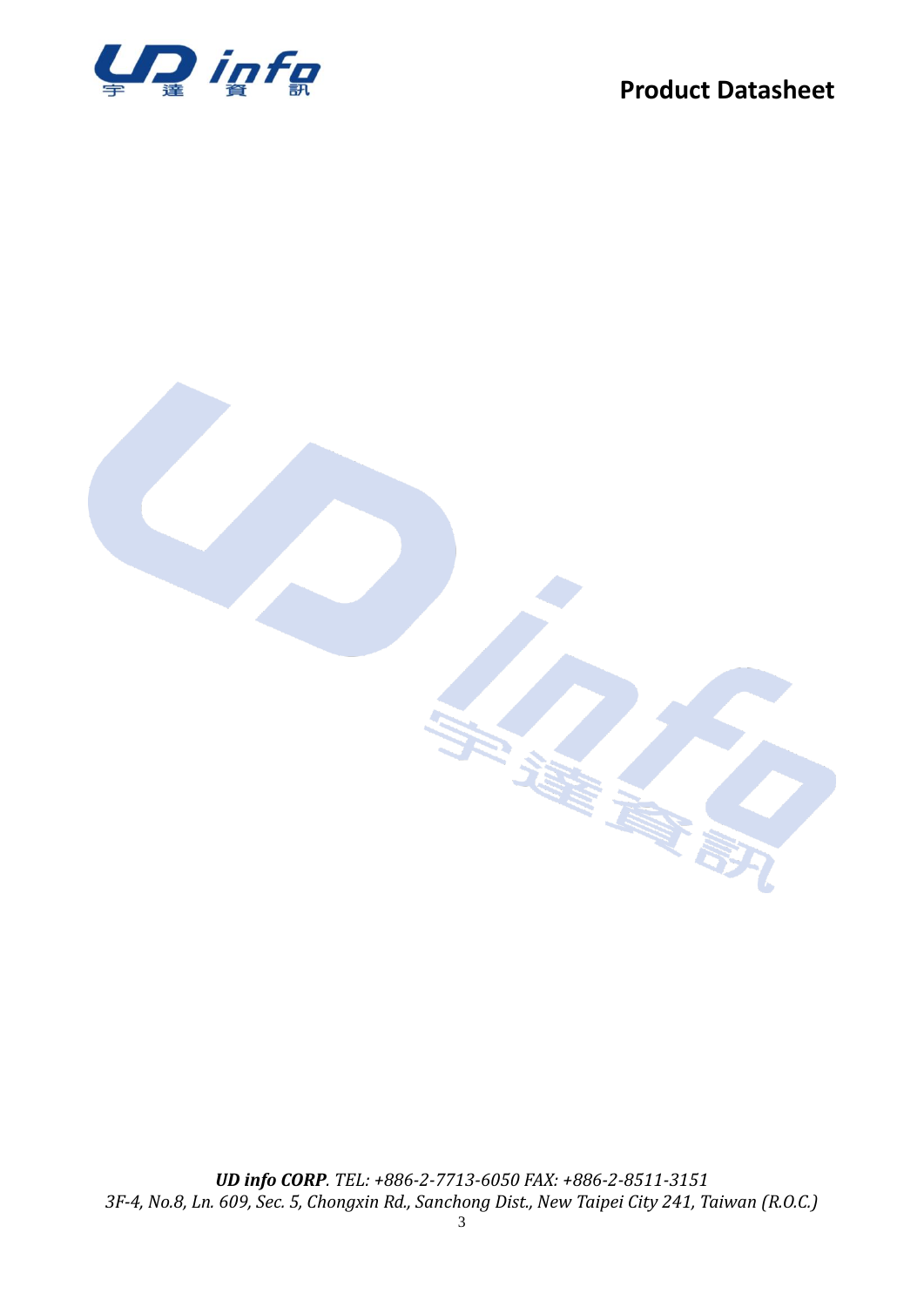

### **Revision History**

| <b>Revision</b> | <b>Draft Date</b> | <b>History</b>          | <b>Author</b> |
|-----------------|-------------------|-------------------------|---------------|
| 1.0             | 2019/4/10         | New release             | Golden Lee    |
| 1.1             | 2020/1/15         | Modify capacity support | Golden Lee    |

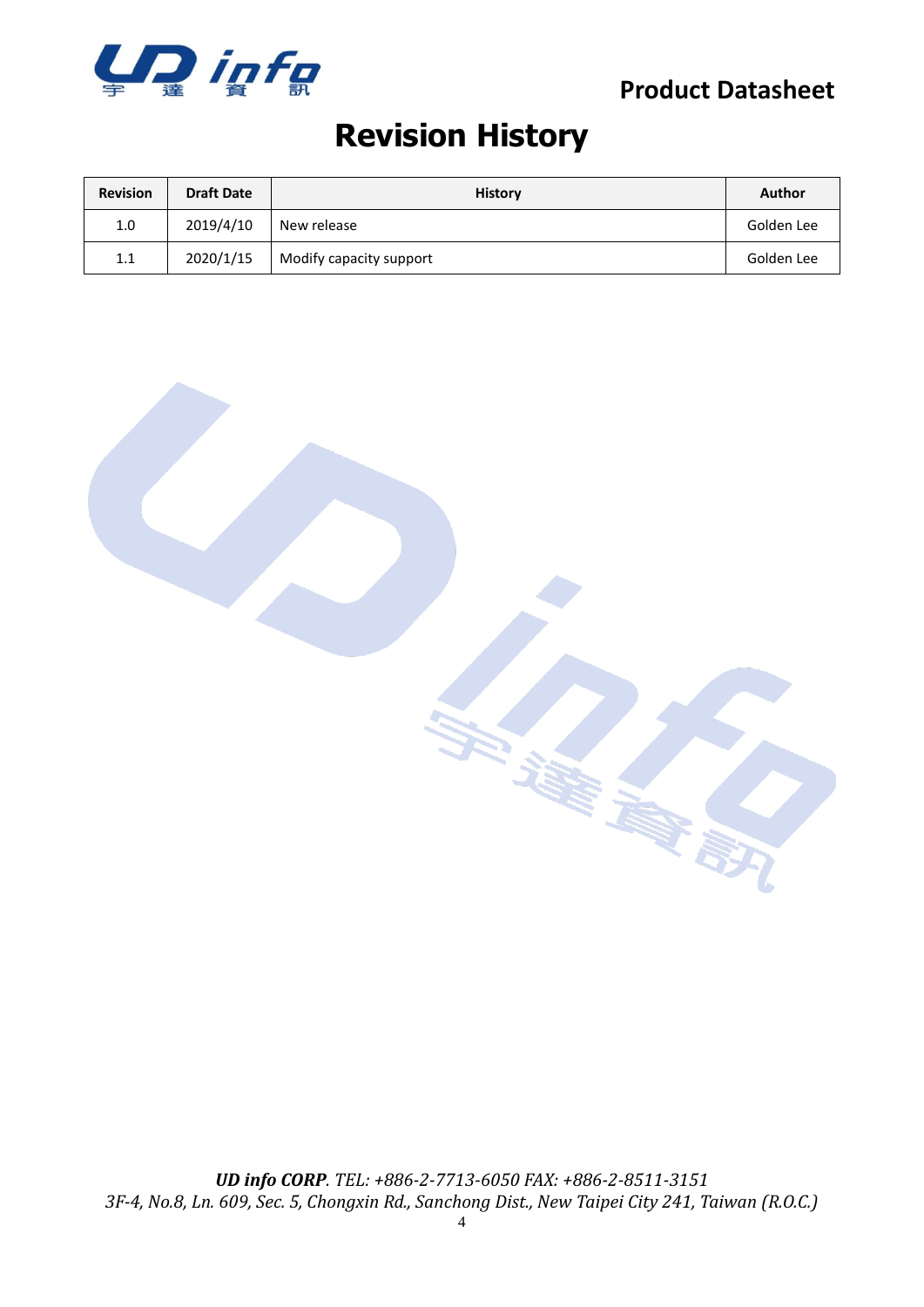

### **Product Overview**

- ⚫ **Capacity**
	- 30GB (32GB) up to 480GB (512GB)
- ⚫ **Form Factor**
	- M.2 2242-D3-B+M (double side)
	- M.2 2242-S3-B+M (single side)
- ⚫ **PCIe Interface**
	- NVMe PCIe Gen3 x2
- ⚫ **Compliance**
	- NVMe 1.3
	- PCI Express Base 3.1
- ⚫ **Flash Interface**
	- Transfer rate up to 533MBps
	- Up to 2pcs of BGA flash
- ⚫ **Performance**
	- Read up to 1,550 MB/s
	- Write up to 950 MB/s
- ⚫ **Power ConsumptionNote1**
	- Active mode: < 3W
	- $\blacksquare$  Idle < 50 mW
	- $L1.2 < 2$  mW
- ⚫ **Reliability**
	- MTBF more than 2,000,000 hours
	- Uncorrectable Bit Error Rate(UBER)  $<$  1 sector per 10<sup>16</sup> bits read
- ⚫ **Advanced Flash Management**
	- Static and Dynamic Wear Leveling
	- **Bad Block Management**
	- TRIM
	- **SMART**
	- Over-Provision

#### ⚫ **Power Saving Modes**

- Support APST
- Support ASPM
- Support L1.2

#### ⚫ **Temperature Range**

- Operation (Standard): 0°C ~ 70°C
- Operation (Wide): -40°C ~ 85°C
- Storage: -40°C ~ 85°C

#### ⚫ **Compliant**

- RoHS
- CE & FCC
- ⚫ **Feature Support List:**
	- End to end data path protection
	- Thermal throttling
	- SmartECC
	- SmartRefresh
	- Drive log
	- Support HMB (Host Memory Buffer) Note3

#### **Notes:**

- 1. Please see "Power Consumption" for details.
- 2. Supported by a separate firmware version. Further information available upon request.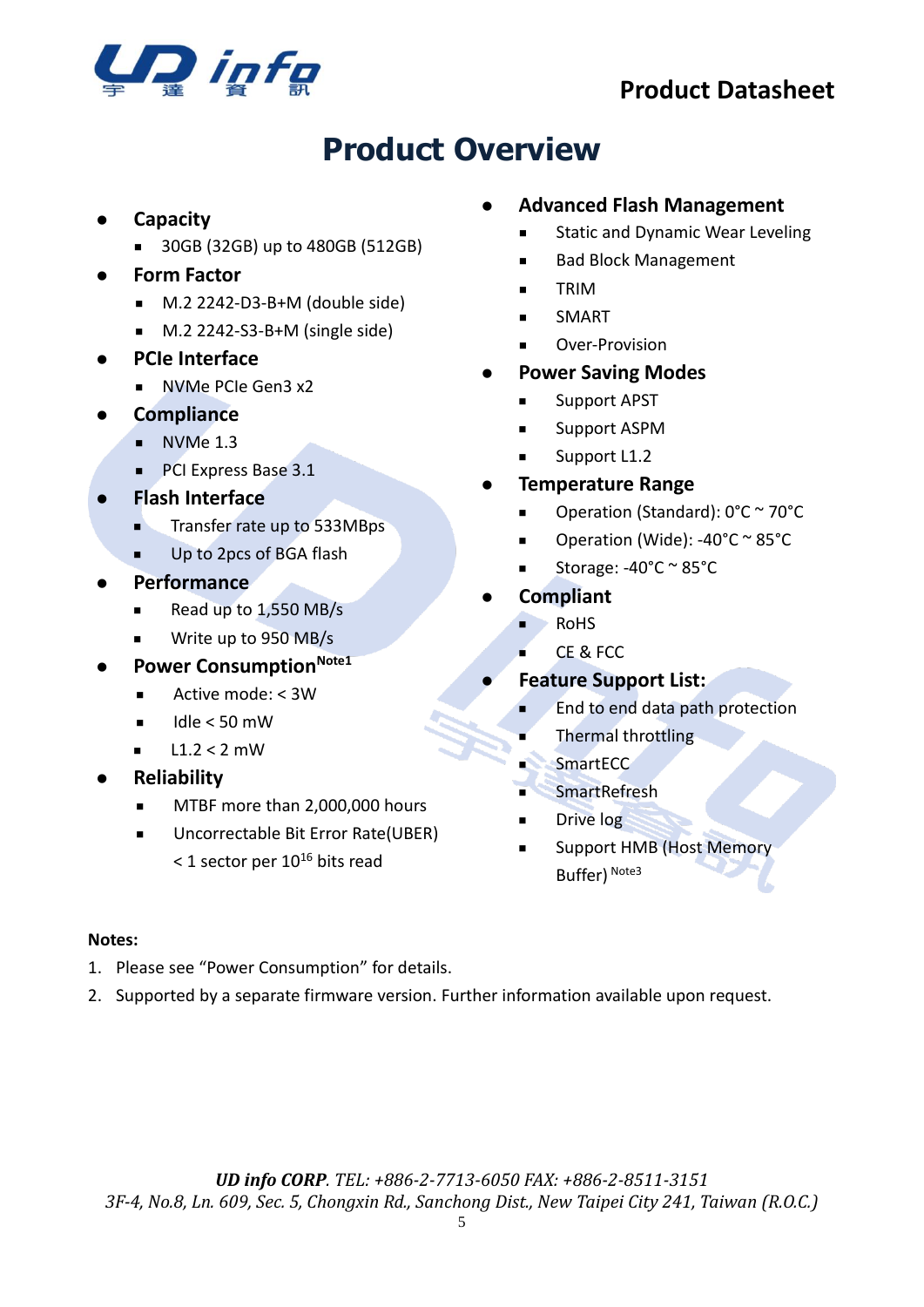

m m m

### <span id="page-5-1"></span><span id="page-5-0"></span>**1.1.General Description**

UDinfo's M.2 2242 PCIe solid state Drive delivers all the advantages of flash disk technology with PCIe Gen3 x2 interface and is fully compliant with the standard Next Generation Form Factor (NGFF) called M.2 Card Format, which is generated by Intel. The M.2 2242 could provide a wide range capacity up to 480GB(512GB) and reach up to 1,550MB/s read as well as 9500MB/s write high performance based on Toshiba's BiCS3 Toggle TLC flash (measured by CrystalDiskMark v5.0). Moreover, the power consumption of the M.2 2242 is much lower than traditional hard drives, making it the best embedded solution for new platforms.

### <span id="page-5-2"></span>**1.2.Block Diagram**



**M.2 2242 PCIe SSD Block Diagram**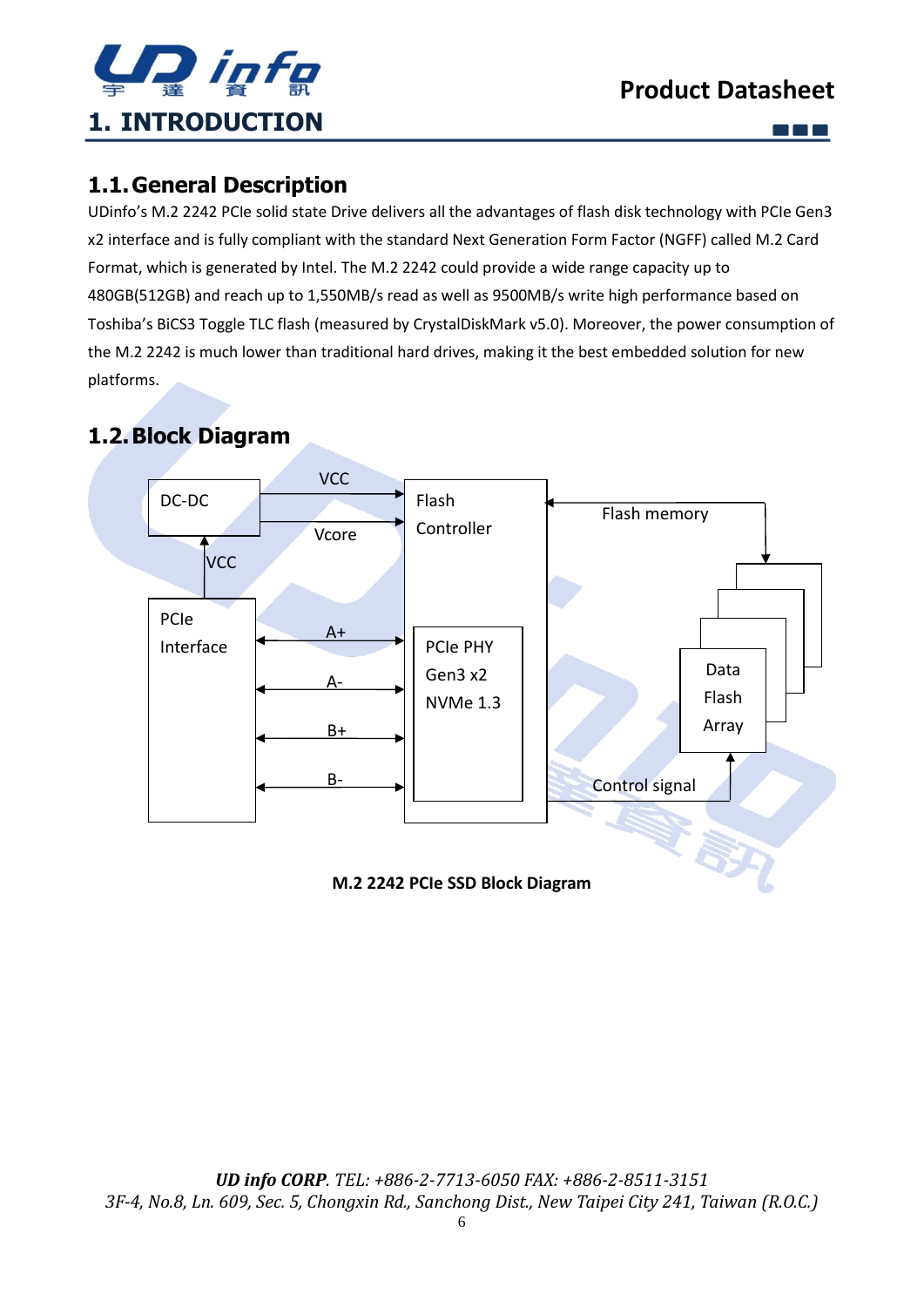<span id="page-6-0"></span>

 $\begin{bmatrix} 1 & 1 \\ 1 & 1 \end{bmatrix}$ 

- ⚫ **Capacity**
	- 30GB (32GB) up to 480GB (512GB)
- ⚫ **Electrical/Physical Interface**
	- PCIe Interface
		- Compliant with NVMe 1.3
		- PCIe Ver 3.1
		- Compatible with PCIe I/II/III x 2 interface
		- Support up to queue depth 64K
		- Support power management
- ⚫ **Supported NAND Flash**
	- Toshiba 3D-NAND; Intel/Micron 3D-NAND; Hynix 3D-NAND
- Support all types of large block: 8KB/page and 16K/page NAND flash
- Contain up to 2pcs of BGA flash
- ⚫ **ECC Scheme**
	- Applies the SECC (Strong ECC) of ECC algorithm
- ⚫ **Sector Size Support**
	- 512B
	- 4KB
- ⚫ **UART function**
- ⚫ **GPIO**
- ⚫ **Support SMART and TRIM commands**
- ⚫ **LBA Range**
	- IDEMA standard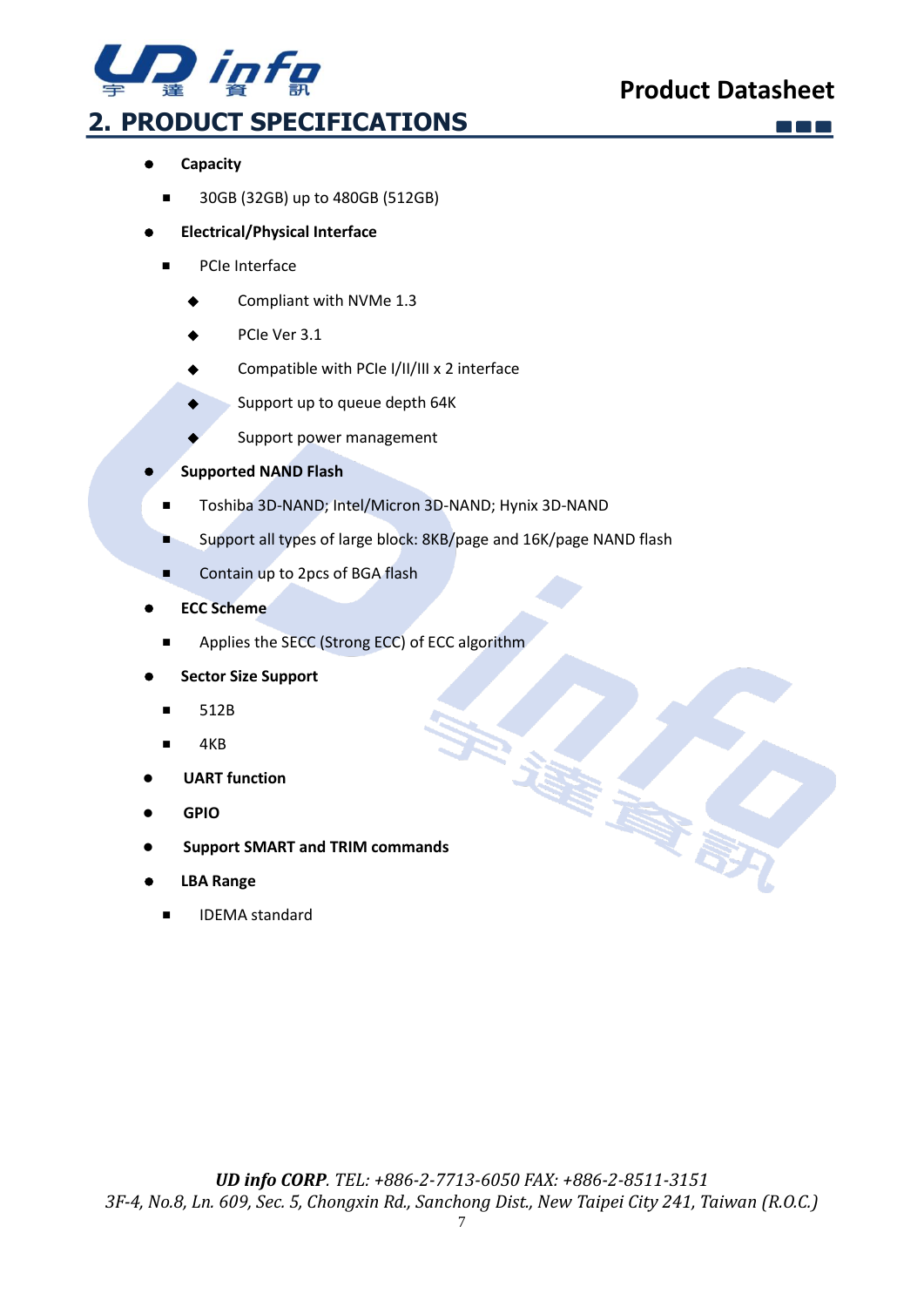春野



#### ⚫ **Performance**

■ **3D Bics3**

|           |                                  |                |                       | <b>Sequential</b> |              | Random      |              |
|-----------|----------------------------------|----------------|-----------------------|-------------------|--------------|-------------|--------------|
|           | <b>Flash</b><br><b>Structure</b> | CE#            | <b>Flash Type</b>     | (CDM)             |              | (8GB Burst) |              |
| Capacity  |                                  |                |                       | Read              | <b>Write</b> | Read        | <b>Write</b> |
|           |                                  |                |                       | (MB/s)            | (MB/s)       | (KIOPS)     | (KIOPS)      |
| 30/32GB   | $32GB \times 1$                  | $\mathbf{1}$   | <b>BGA, BICS3 TLC</b> | 360               | 110          | 12          | 20           |
| 60/64GB   | 64GB x 1                         | $\overline{2}$ | <b>BGA, BICS3 TLC</b> | 720               | 230          | 22          | 45           |
| 120/128GB | 64GB x 2                         | 4              | <b>BGA, BICS3 TLC</b> | 1,400             | 450          | 45          | 80           |
|           | $*128GB \times 1$                | 4              | <b>BGA, BICS3 TLC</b> | 1,400             | 450          | 45          | 80           |
| 204/256GB | $128GB \times 2$                 | 8              | <b>BGA, BICS3 TLC</b> | 1,550             | 850          | 90          | 120          |
|           | *256GB x 1                       | 8              | <b>BGA, BICS3 TLC</b> | 1,550             | 850          | 90          | 120          |
| 480/512GB | $256GB \times 2$                 | 16             | <b>BGA, BICS3 TLC</b> | 1,550             | 950          | 120         | 150          |

#### **Notes:**

- 1. The performance was estimated based on Toshiba NAND flash.
- 2. Performance may differ according to flash configuration and platform.
- 3. The table above is for reference only. Any criteria for accepting goods shall be discussed based on different flash configuration.
- 4. Performance is measured with the follow conditions
	- (a) CrystalDiskMark 5.1.2, 1GB range, QD=32, Thread=1
	- (b) IOMeter, 8GB range, 4K data size, QD=32 (3) ATTO, transfer size 8192KB
- 5. "\*" is only for single side PCB combination.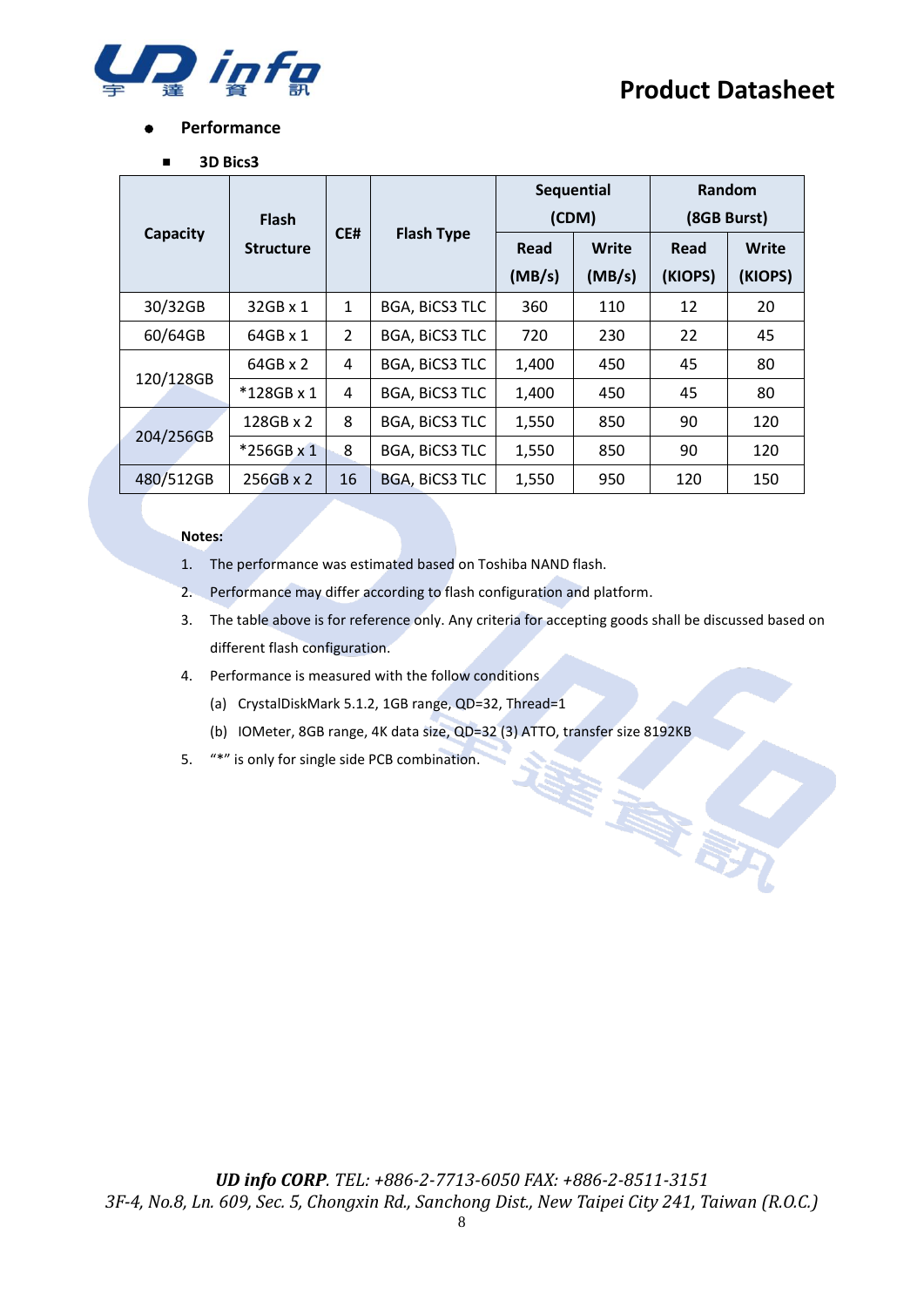

**TITLE** 

### <span id="page-8-1"></span><span id="page-8-0"></span>**3.1.Environmental Conditions**

#### <span id="page-8-2"></span>**3.1.1.Temperature and Humidity**

- ⚫ Temperature:
	- ◆ Storage: -40°C to 85°C
	- ◆ Operational (Standard grade): 0°C to 70°C
- ⚫ Humidity:
	- Standard grade: RH 90% under 40°C (operational)

#### **High Temperature Test Condition**

|                             | <b>Temperature</b> | <b>Humidity</b> |
|-----------------------------|--------------------|-----------------|
| <b>Operation (Standard)</b> | 70°C               | 0% RH           |
| <b>Storage (Standard)</b>   | 85°C               | 0% RH           |

**Result:** No any abnormality is detected.

#### ◼ **Low Temperature Test Condition**

| <b>Humidity</b> |
|-----------------|
| 0% RH           |
| 0% RH           |
|                 |

**Result:** No any abnormality is detected.

#### **High Humidity Test Condition**

|                             | <b>Temperature</b> | Humidity |
|-----------------------------|--------------------|----------|
| <b>Operation (Standard)</b> | 40°C               | 90% RH   |
| <b>Storage (Standard)</b>   | 40°C               | 93% RH   |

**Result:** No any abnormality is detected.

#### ◼ **Temperature Cycle Test**

|                             | <b>Temperature</b> |
|-----------------------------|--------------------|
|                             | $0^{\circ}$ C      |
| <b>Operation (Standard)</b> | $70^{\circ}$ C     |
|                             | $-40^{\circ}$ C    |
| <b>Storage (Standard)</b>   | $85^\circ C$       |

**Result:** No any abnormality is detected.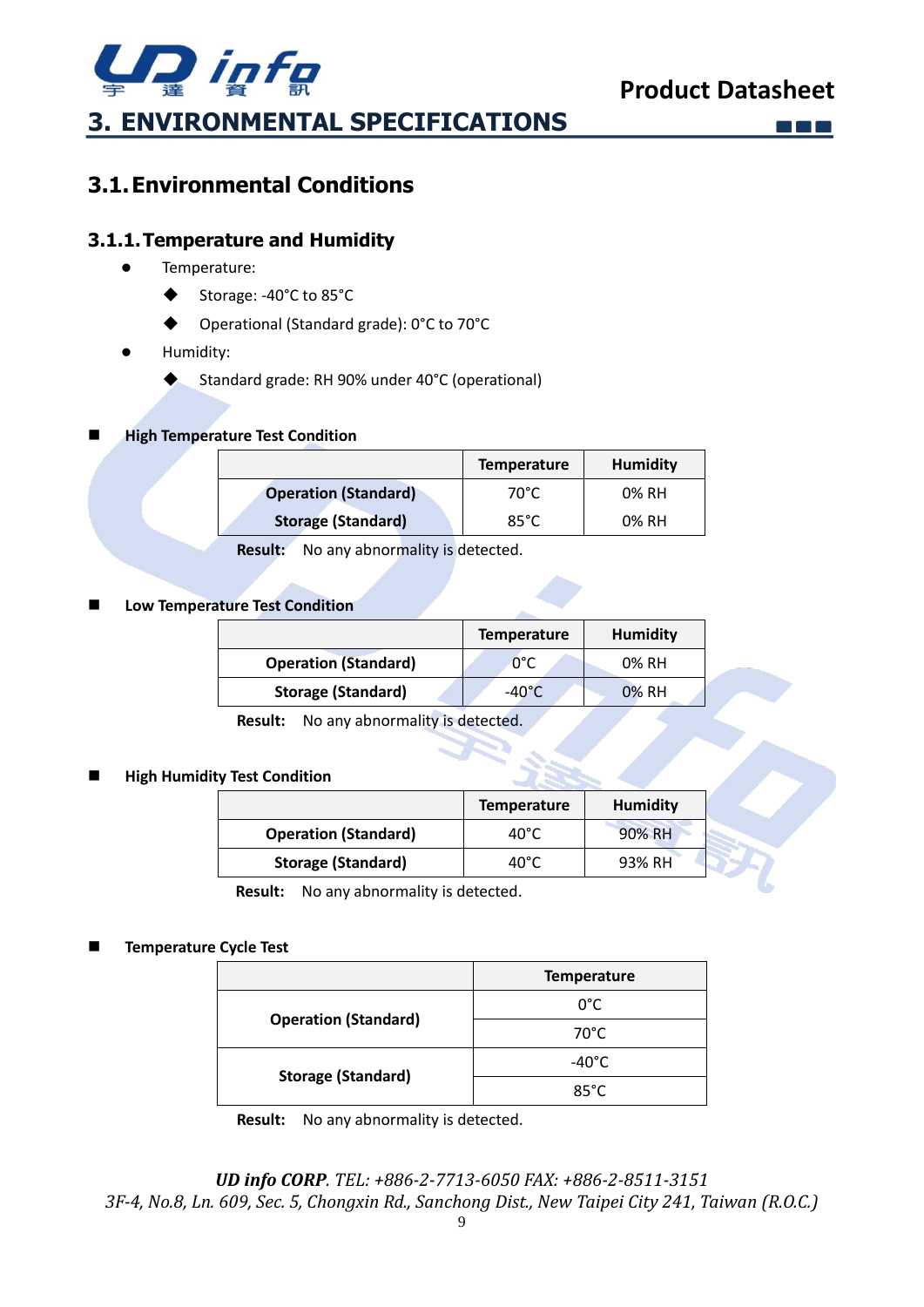

#### <span id="page-9-0"></span>**3.1.2.Shock**

■ Shock Specification

|                        | <b>Acceleration Force</b> |
|------------------------|---------------------------|
| <b>Non-Operational</b> | 1500G                     |

**Result:** No any abnormality is detected.

#### <span id="page-9-1"></span>**3.1.3.Vibration**

■ **Vibration Specification** 

|                        | Condition                     |                               |  |
|------------------------|-------------------------------|-------------------------------|--|
|                        | <b>Frequency/Displacement</b> | <b>Frequency/Acceleration</b> |  |
| <b>Non-Operational</b> | 20Hz~80Hz/1.52mm              | 80Hz~2000Hz/20G               |  |

 **Result:** No any abnormality is detected.

#### <span id="page-9-2"></span>**3.1.4.Drop**

**Drop Specification** 

|                        | <b>Height of Drop</b> | <b>Number of Drop</b> |
|------------------------|-----------------------|-----------------------|
| <b>Non-operational</b> | 80cm free fall        | 6 face of each unit   |

 **Result:** No any abnormality is detected.

#### <span id="page-9-3"></span>**3.1.5.Bending**

■ **Bending Specification** 

|                 | Force      | <b>Action</b>    |
|-----------------|------------|------------------|
| Non-operational | $\geq 20N$ | Hold 1min/5times |

 **Result:** No any abnormality is detected.

#### <span id="page-9-4"></span>**3.1.6.Torque**

#### ■ **Contact ESD Specification**

|                 | <b>Force</b>            | <b>Action</b>    |
|-----------------|-------------------------|------------------|
| Non-operational | 0.5N-m or $\pm$ 2.5 deg | Hold 1min/5times |

**Result:** No any abnormality is detected.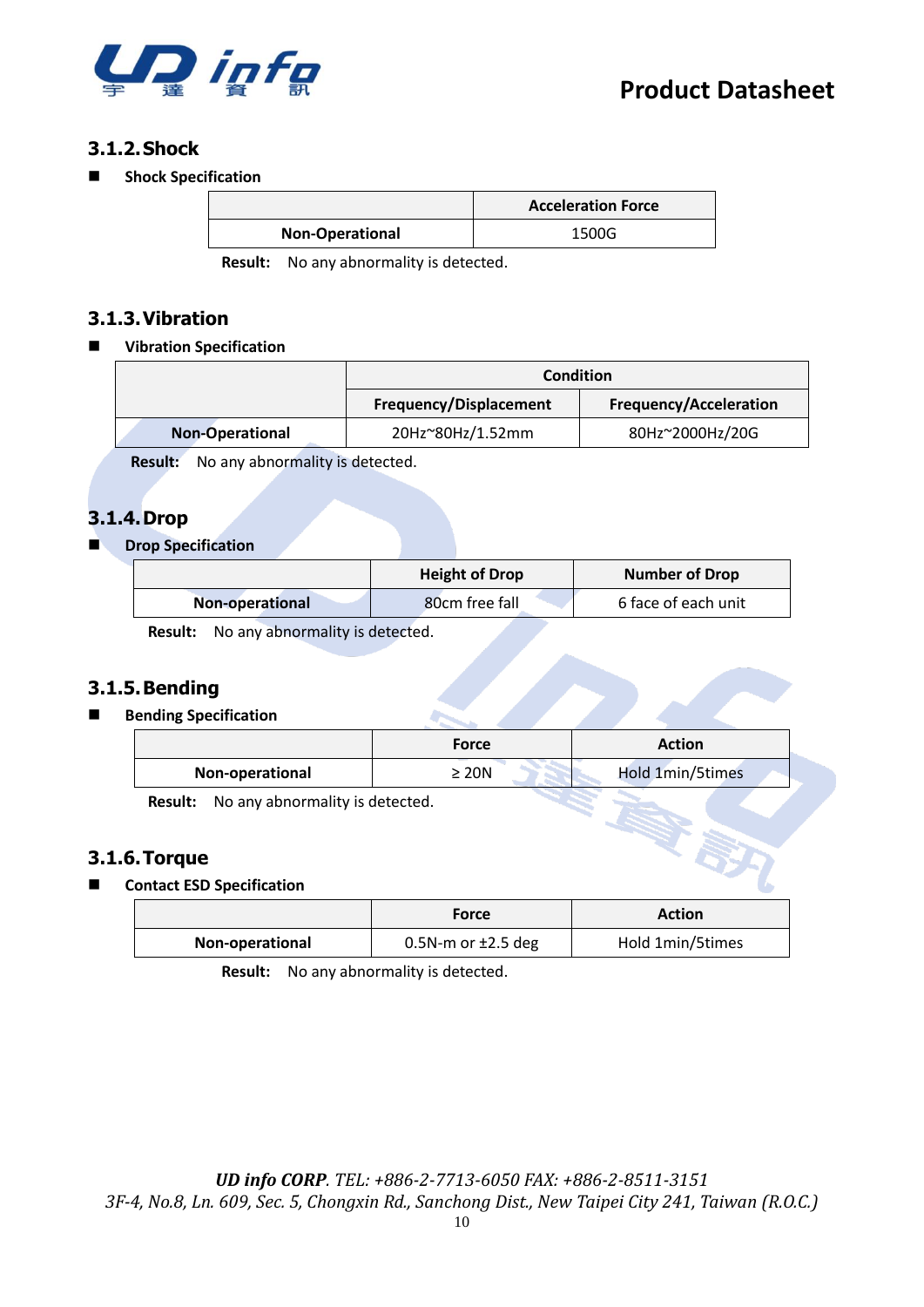

#### <span id="page-10-0"></span>**3.1.7.Electrostatic Discharge (ESD)**

| <b>Specification</b>           | $+/- 4$ KV                                                 |
|--------------------------------|------------------------------------------------------------|
| EN 55024, CISPR 24             | Device functions are affected, but EUT will be back to its |
| EN 61000-4-2 and IEC 61000-4-2 | normal or operational state automatically.                 |

#### <span id="page-10-1"></span>**3.1.8.EMI Compliance**

| Specification           |
|-------------------------|
| EN 55032, CISPR 32 (CE) |
| AS/NZS CISPR 32 (CE)    |
| <b>ANSI C63.4 (FCC)</b> |
| VCCI-CISPR 32 (VCCI)    |
| CNS 13438 (BSMI)        |

### <span id="page-10-2"></span>**3.2.MTBF**

MTBF, an acronym for Mean Time between Failures, is a measure of a device's reliability. Its value represents the average time between a repair and the next failure. The measure is typically in units of hours. The higher the MTBF value, the higher the reliability of the device. The predicted result of UDinfo's M.2 2242 PCIe Drive is up to 2,000,000 hours.

### <span id="page-10-3"></span>**3.3.Certification & Compliance**

- **RoHS**
- ⚫ WHQL
- PCI Express Base 3.1
- ⚫ UNH-IOL NVM Express Logo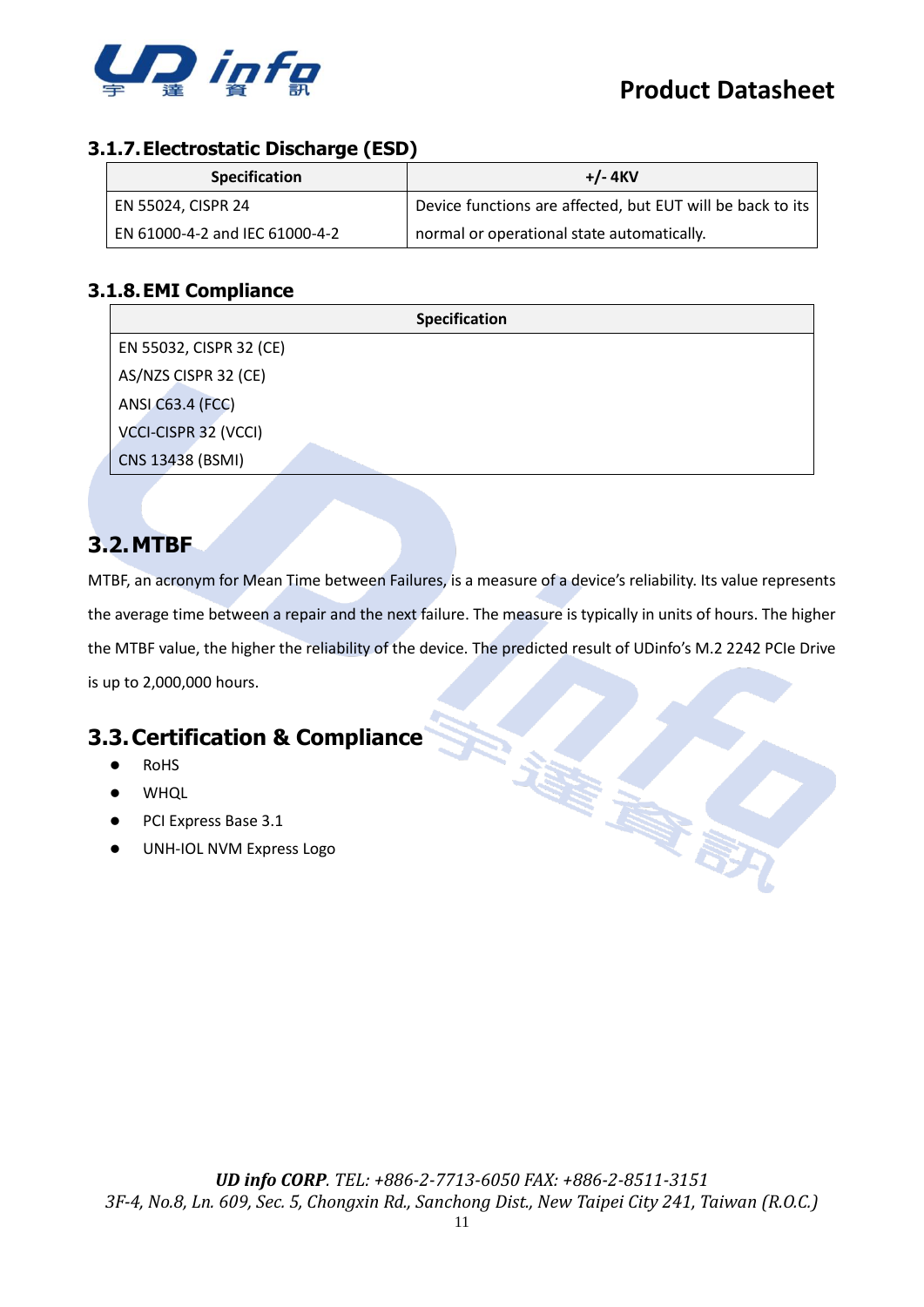

MAN

### <span id="page-11-1"></span><span id="page-11-0"></span>**4.1.Supply Voltage**

| <b>Parameter</b>         | <b>Rating</b>                       |
|--------------------------|-------------------------------------|
|                          | $Min = 3.14V$                       |
| <b>Operating Voltage</b> | $Max = 3.47V$                       |
| Rise Time (Max/Min)      | $100\,\mathrm{ms}/0.1\,\mathrm{ms}$ |
| Fall Time (Max/Min)      | 5s/1ms                              |
| Min. off TimeNote1       | 1s                                  |

Note:

1. Minimum time between power removed from SSD (Vcc < 100mW) and power re-applied to the drive.

### <span id="page-11-2"></span>**4.2.Power Consumption**

|               |                                    |                | Read  | Write | Read   | Write    |  |
|---------------|------------------------------------|----------------|-------|-------|--------|----------|--|
|               | <b>Flash Structure</b><br>Capacity | CE#            | (Max) | (Max) | (Avg.) | (Avg.)   |  |
| 30GB (32GB)   | $32GB \times 1$                    |                | 1500  | 1350  | 1470   | 1320     |  |
| 60GB (64GB)   | 64GB x 1                           | $\overline{2}$ | 1800  | 1500  | 1780   | 1480     |  |
| 120GB (128GB) | $64GB \times 2$                    | 4              | 2450  | 1900  | 2400   | 1800     |  |
| 240GB (256GB) | 128GB x 2                          | 8              | 2500  | 2300  | 2450   | 2200     |  |
| 480GB (512GB) | $256GB \times 2$                   | 16             | 2800  | 2600  | 2750   | 2500     |  |
|               |                                    |                |       |       |        | Unit: mW |  |

#### Power consumption with Toshiba BiCS3 TLC in mW

#### **Notes**

- 1. Based on E8FM1xxx-series under ambient temperature.
- 2. Use CrystalDiskMark 5.1.2 with the setting of 1000MB. Sequentially read and write the disk for 5 times, and measure power consumption during sequential Read [1/5]~[5/5] or sequential Write [1/5]~[5/5]
- 3. Power Consumption may differ according to flash configuration and platform.
- 4. The measured power voltage is 3.3V.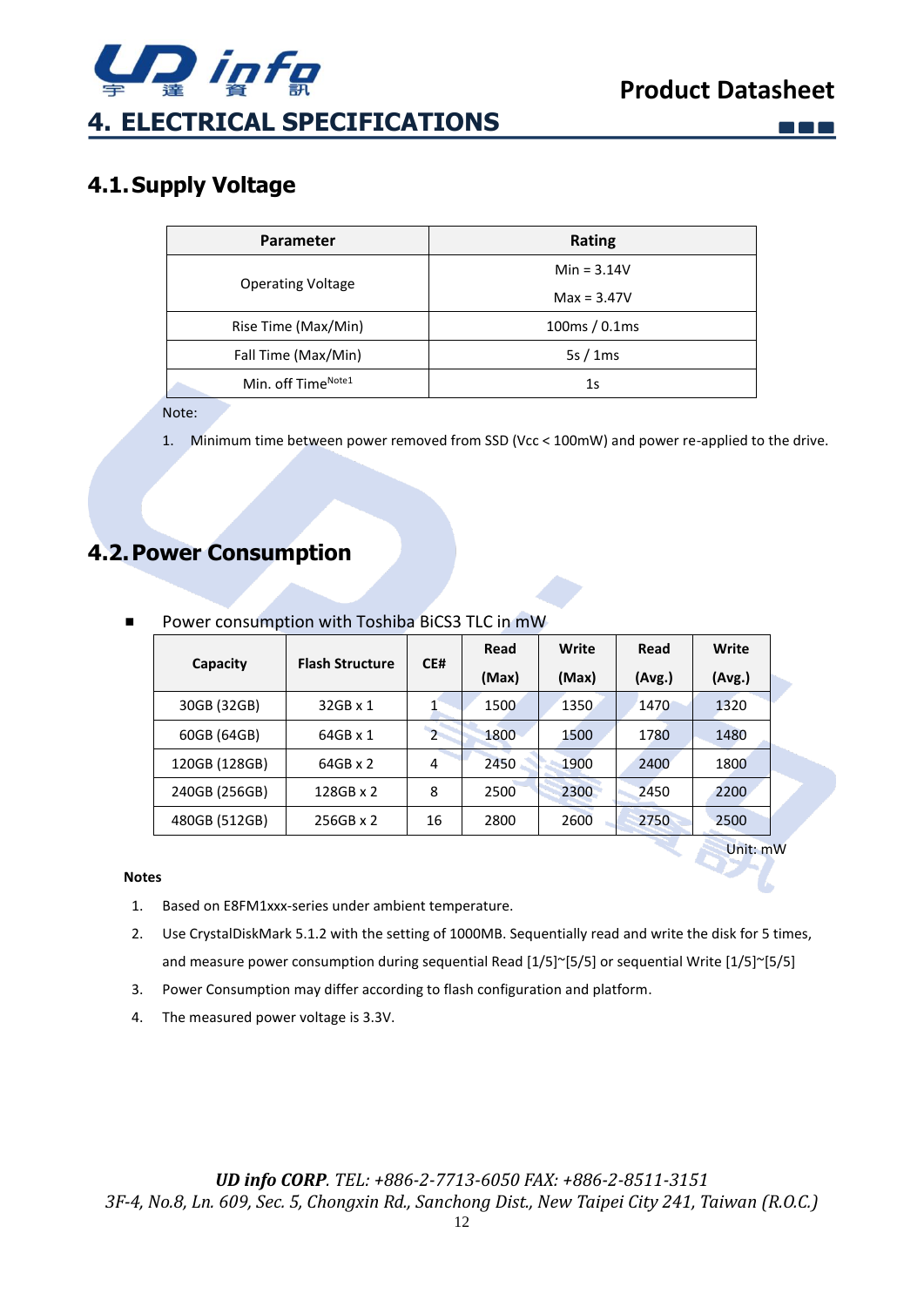

| Capacity      | <b>Flash</b>     | CE#            |                 | Seq. Write      |                 |                 |                |
|---------------|------------------|----------------|-----------------|-----------------|-----------------|-----------------|----------------|
|               | <b>Structure</b> |                | PS <sub>0</sub> | PS <sub>1</sub> | PS <sub>2</sub> | PS <sub>3</sub> | PS4            |
| 30GB (32GB)   | $32GB \times 1$  | 1              | 1350            | 1280            | 1240            | 30              | $\mathfrak{p}$ |
| 60GB (64GB)   | 64GB x 1         | $\overline{2}$ | 1500            | 1400            | 1320            | 30              | $\mathfrak{p}$ |
| 120GB (128GB) | $64GB \times 2$  | 4              | 1900            | 1700            | 1460            | 30              | 2              |
| 240GB (256GB) | $128GB \times 2$ | 8              | 2300            | 2000            | 1500            | 30              | $\mathcal{P}$  |
| 480GB (512GB) | $256GB \times 2$ | 16             | 2600            | 2300            | 1750            | 30              | $\mathcal{P}$  |

#### Power consumption with Toshiba BiCS3 TLC in mW

Unit: mW

#### **Notes**

- 1. Based on E8FM1xxx-series under ambient temperature.
- 2. The average value of power consumption is achieved based on 100% conversion efficiency.
- 3. The measured power voltage is 3.3V.
- 4. The temperature of a storage device in PS1 should remain constant or should slightly decrease for all workloads so the actual power in PS1 should be lower than PS0.
- 5. The temperature of a storage device in PS2 should decrease sharply for all workloads so the actual power in PS2 should be lower than PS1.

#### Mobile Mark 2014 Average Power consumption with Toshiba BiCS3 TLC

| Capacity      | <b>Flash Structure</b> | CE# | Primary       |
|---------------|------------------------|-----|---------------|
| 30GB (32GB)   | 32GB x 1               |     | $<$ 300 $mW$  |
| 60GB (64GB)   | 64GB x 1               |     | $<$ 300 $mW$  |
| 120GB (128GB) | $64GB \times 2$        | 4   | $<$ 300 $mW$  |
| 240GB (256GB) | $128GB \times 2$       | 8   | $<$ 300 $mW$  |
| 480GB (512GB) | $256GB \times 2$       | 16  | $<$ 300 $m$ W |

Unit: mW

#### **Notes**

- 1. Based on E8FM1xxx-series under ambient temperature.
- 2. The measured power voltage is 3.3V.
- 3. The average value of power consumption is achieved based on 100% conversion efficiency.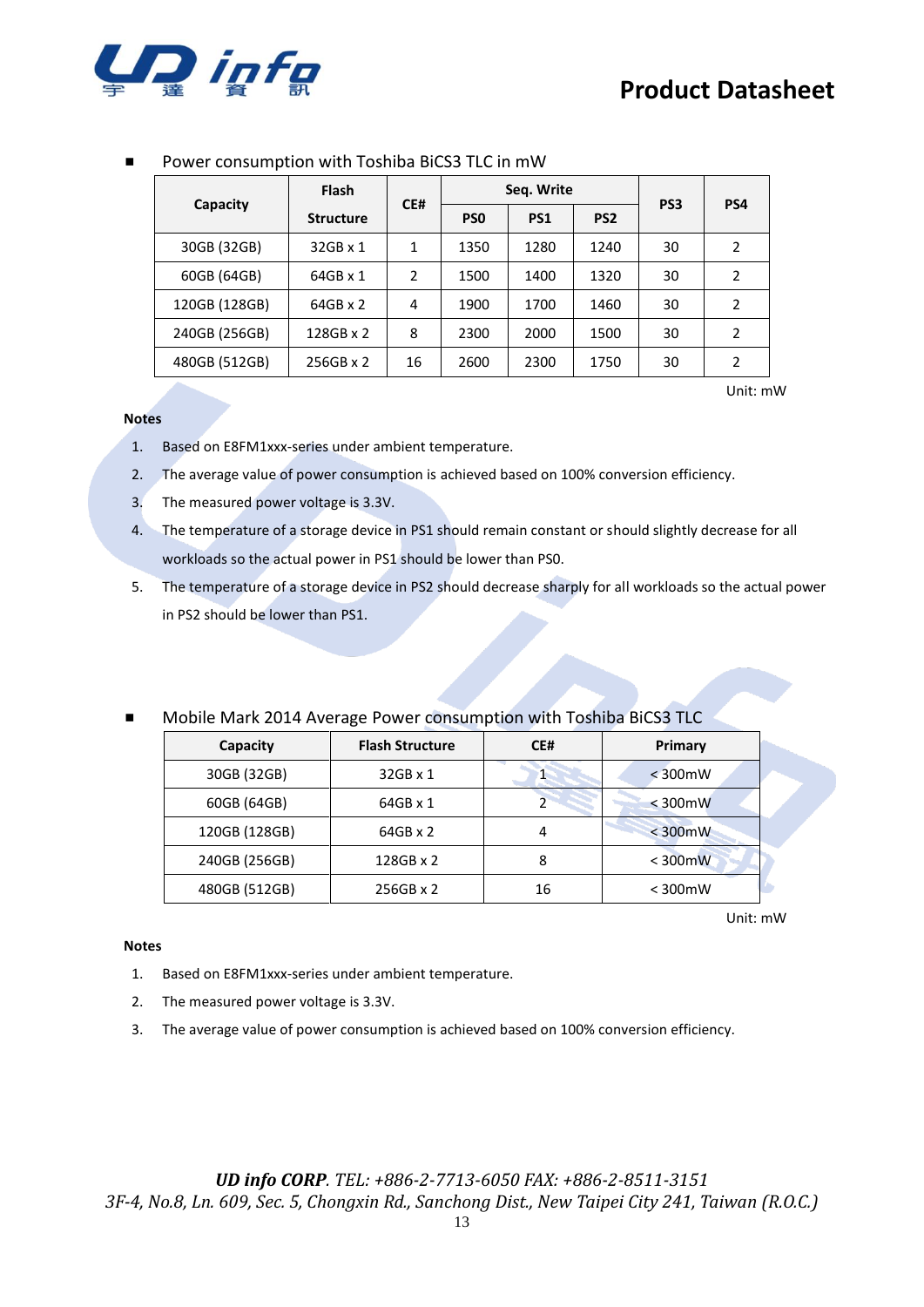

**EN** 

### <span id="page-13-1"></span><span id="page-13-0"></span>**5.1.Pin Assignment and Descriptions**

The follow table defines the signal assignment of the internal NGFF connector for SSD usage, described in

| Pin#                    | <b>SATA Pin</b> | <b>Description</b>                                              |  |
|-------------------------|-----------------|-----------------------------------------------------------------|--|
| $\mathbf{1}$            | GND             | Ground                                                          |  |
| $\overline{2}$          | 3.3V            | 3.3V source                                                     |  |
| $\overline{\mathbf{3}}$ | GND             | Ground                                                          |  |
| $\pmb{4}$               | 3.3V            | 3.3V source                                                     |  |
| 5                       | N/C             | No connect                                                      |  |
| $\boldsymbol{6}$        | N/C             | No connect                                                      |  |
| $\overline{\mathbf{z}}$ | N/C             | No connect                                                      |  |
| 8                       | N/C             | No connect                                                      |  |
| $\boldsymbol{9}$        | N/C             | No connect                                                      |  |
| 10                      | LED1# (O)       | Status indicators via LED devices                               |  |
| 11                      | PERn3           | PCIe RX Differential signal defined by the PCI Express M.2 spec |  |
| 12                      | Module Key B    |                                                                 |  |
| 13                      | Module Key B    |                                                                 |  |
| 14                      | Module Key B    |                                                                 |  |
| 15                      | Module Key B    | Module Key                                                      |  |
| 16                      | Module Key B    |                                                                 |  |
| 17                      | Module Key B    |                                                                 |  |
| 18                      | Module Key B    |                                                                 |  |
| 19                      | Module Key B    |                                                                 |  |
| 20                      | N/C             | No connect                                                      |  |
| 21                      | <b>GND</b>      | Ground                                                          |  |
| 22                      | N/C             | No connect                                                      |  |
| 23                      | N/C             | No connect                                                      |  |
| 24                      | N/C             | No connect                                                      |  |
| 25                      | N/C             | No connect                                                      |  |
| 26                      | N/C             | No connect                                                      |  |
| 27                      | GND             | Ground                                                          |  |
| 28                      | N/C             | No connect                                                      |  |
| 29                      | PETn1           | PCIe TX Differential signal defined by the PCI Express M.2 spec |  |
| 30                      | N/C             | No connect                                                      |  |

the PCI Express M.2 Specification version 1.0 of the PCI-SIG.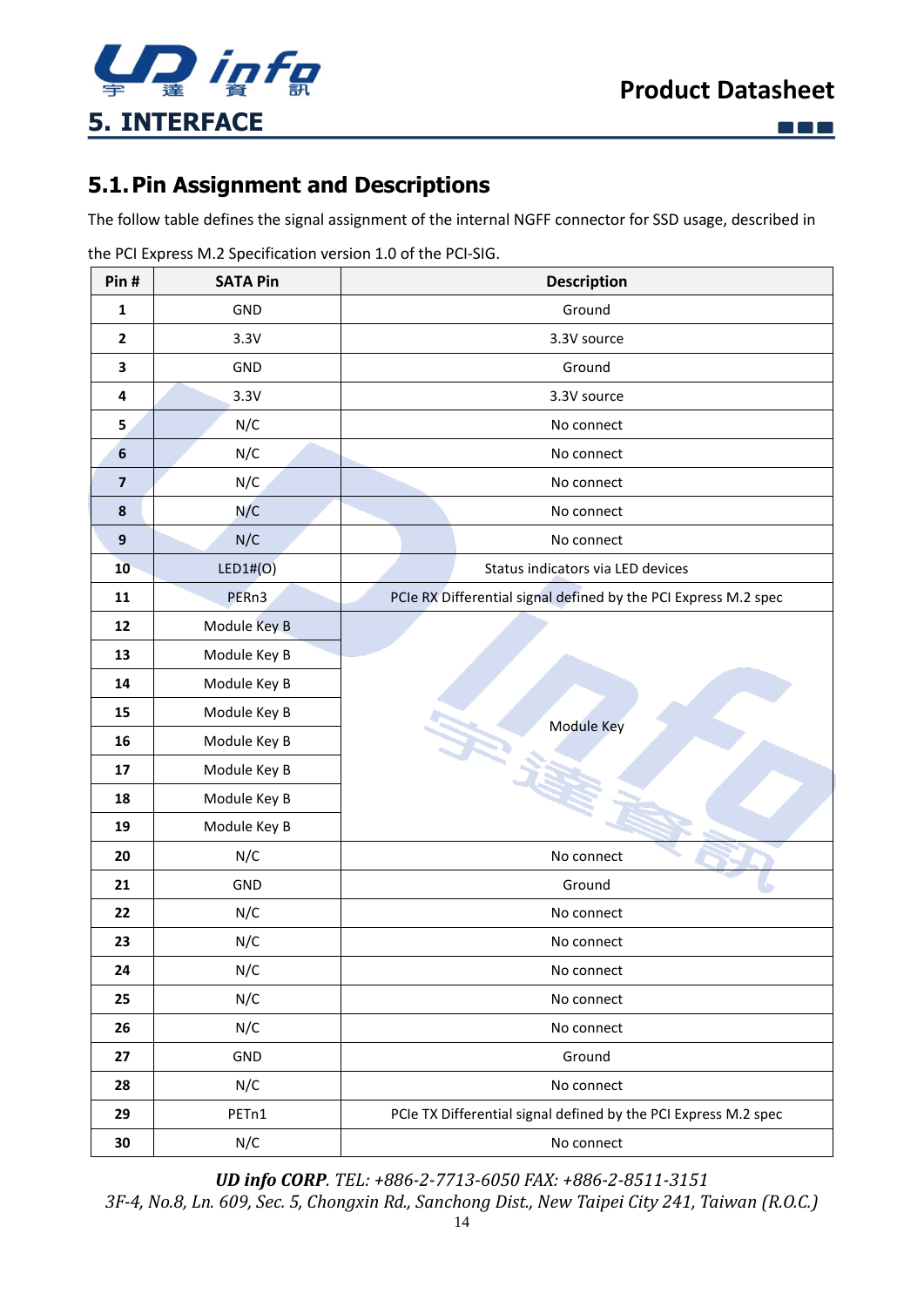

| Pin# | <b>SATA Pin</b>        | <b>Description</b>                                                                           |
|------|------------------------|----------------------------------------------------------------------------------------------|
| 31   | PETp1                  | PCIe TX Differential signal defined by the PCI Express M.2 spec                              |
| 32   | N/C                    | No connect                                                                                   |
| 33   | GND                    | Ground                                                                                       |
| 34   | N/C                    | No connect                                                                                   |
| 35   | PERn1                  | PCIe RX Differential signal defined by the PCI Express M.2 spec                              |
| 36   | N/C                    | No connect                                                                                   |
| 37   | PERp1                  | PCIe RX Differential signal defined by the PCI Express M.2 spec                              |
| 38   | N/C                    | No connect                                                                                   |
| 39   | GND                    | Ground                                                                                       |
| 40   | SMB_CLK (I/O)(0/1.8V)  | SMBus Clock; Open Drain with pull-up on platform.                                            |
| 41   | PET <sub>n0</sub>      | PCIe TX Differential signal defined by the PCI Express M.2 spec                              |
| 42   | SMB_DATA (I/O)(0/1.8V) | SMBus Data; Open Drain with pull-up on platform.                                             |
| 43   | PETp0                  | PCIe TX Differential signal defined by the PCI Express M.2 spec                              |
| 44   | ALERT#(O)(0/1.8V)      | Alert notification to master; Open Drain with pull-up on platform; Active<br>low.            |
| 45   | <b>GND</b>             | Ground                                                                                       |
| 46   | N/C                    | No connect                                                                                   |
| 47   | PER <sub>n0</sub>      | PCIe RX Differential signal defined by the PCI Express M.2 spec                              |
| 48   | N/C                    | No connect                                                                                   |
| 49   | PERp0                  | PCIe RX Differential signal defined by the PCI Express M.2 spec                              |
| 50   | PERST#(I)(0/3.3V)      | PE-Reset is a functional reset to the card as defined by the PCIe Mini CEM<br>specification. |
| 51   | <b>GND</b>             | Ground                                                                                       |
|      |                        | Clock Request is a reference clock request signal as defined by the PCIe                     |
| 52   | CLKREQ#(I/O)(0/3.3V)   | Mini CEM specification; Also used by L1 PM Substates.                                        |
|      |                        | PCIe Reference Clock signals (100 MHz) defined by the PCI Express M.2                        |
| 53   | REFCLKn                | spec.                                                                                        |
| 54   | PEWAKE#(I/O)(0/3.3V)   | PCIe PME Wake.                                                                               |
|      |                        | Open Drain with pull up on platform; Active Low.                                             |
| 55   | <b>REFCLKp</b>         | PCIe Reference Clock signals (100 MHz) defined by the PCI Express M.2                        |
|      |                        | spec.                                                                                        |
|      | Reserved for           | Manufacturing Data line. Used for SSD manufacturing only.                                    |
| 56   | <b>MFG DATA</b>        | Not used in normal operation.                                                                |
|      |                        | Pins should be left N/C in platform Socket.                                                  |
| 57   | GND                    | Ground                                                                                       |
| 58   | Reserved for MFG CLOCK | Manufacturing Clock line. Used for SSD manufacturing only.                                   |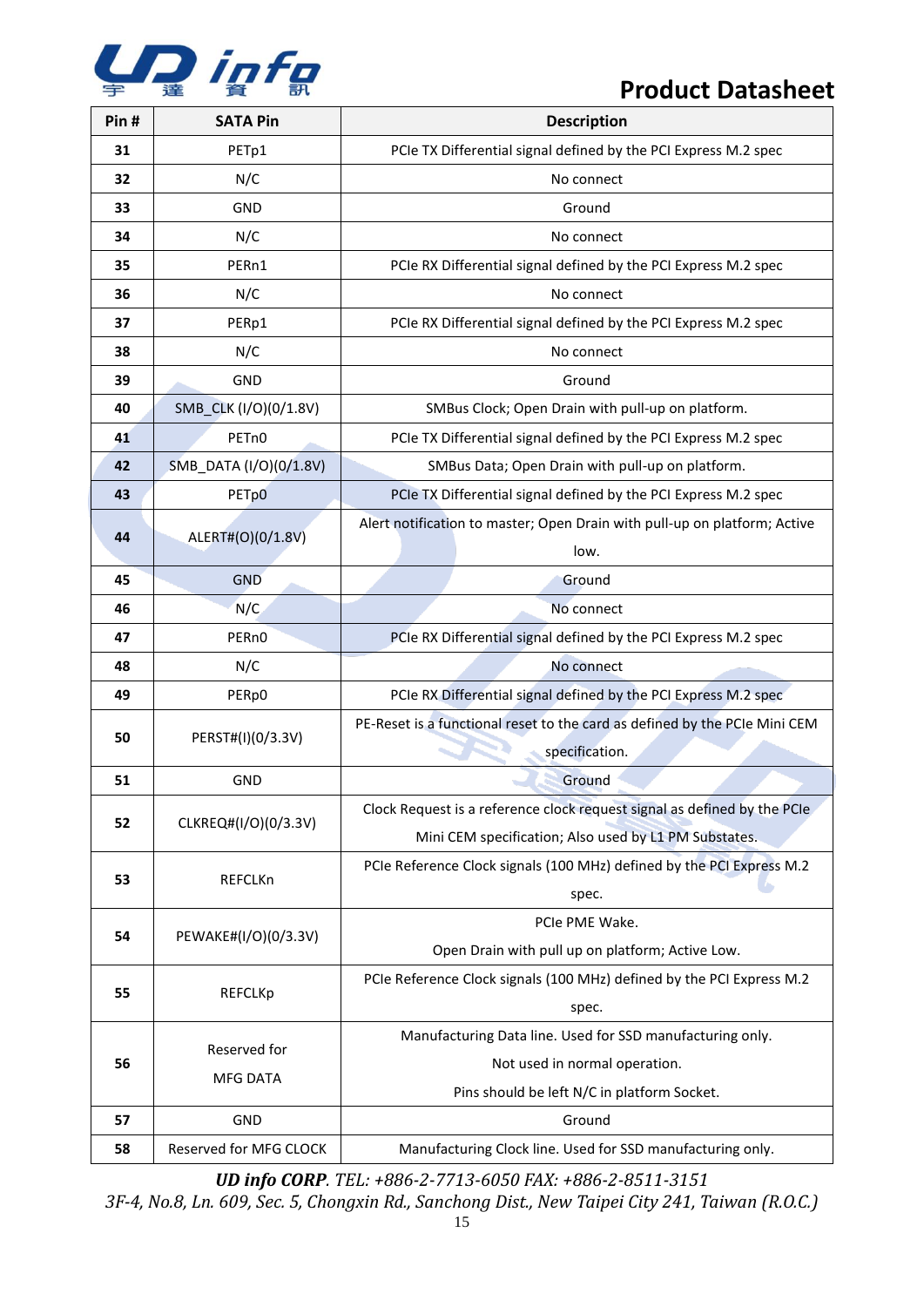

|      |                 | Not used in normal operation.                                  |  |  |  |
|------|-----------------|----------------------------------------------------------------|--|--|--|
|      |                 | Pins should be left N/C in platform Socket.                    |  |  |  |
| Pin# | <b>SATA Pin</b> | <b>Description</b>                                             |  |  |  |
| 59   | Module Key M    |                                                                |  |  |  |
| 60   | Module Key M    |                                                                |  |  |  |
| 61   | Module Key M    |                                                                |  |  |  |
| 62   | Module Key M    |                                                                |  |  |  |
| 63   | Module Key M    | Module Key                                                     |  |  |  |
| 64   | Module Key M    |                                                                |  |  |  |
| 65   | Module Key M    |                                                                |  |  |  |
| 66   | Module Key M    |                                                                |  |  |  |
| 67   | N/C             | No Connect                                                     |  |  |  |
| 68   | SUSCLK(32KHz)   | 32.768 kHz clock supply input that is provided by the platform |  |  |  |
|      | (I)(0/3.3V)     | chipset to reduce power and cost for the module.               |  |  |  |
| 69   | PEDET (NC-PCIe) | Host I/F Indication; No Connect for PCIe.                      |  |  |  |
| 70   | 3.3V            | 3.3V source                                                    |  |  |  |
| 71   | <b>GND</b>      | Ground                                                         |  |  |  |
| 72   | 3.3V            | 3.3V source                                                    |  |  |  |
| 73   | <b>GND</b>      | Ground                                                         |  |  |  |
| 74   | 3.3V            | 3.3V source                                                    |  |  |  |
| 75   | GND             | Ground                                                         |  |  |  |

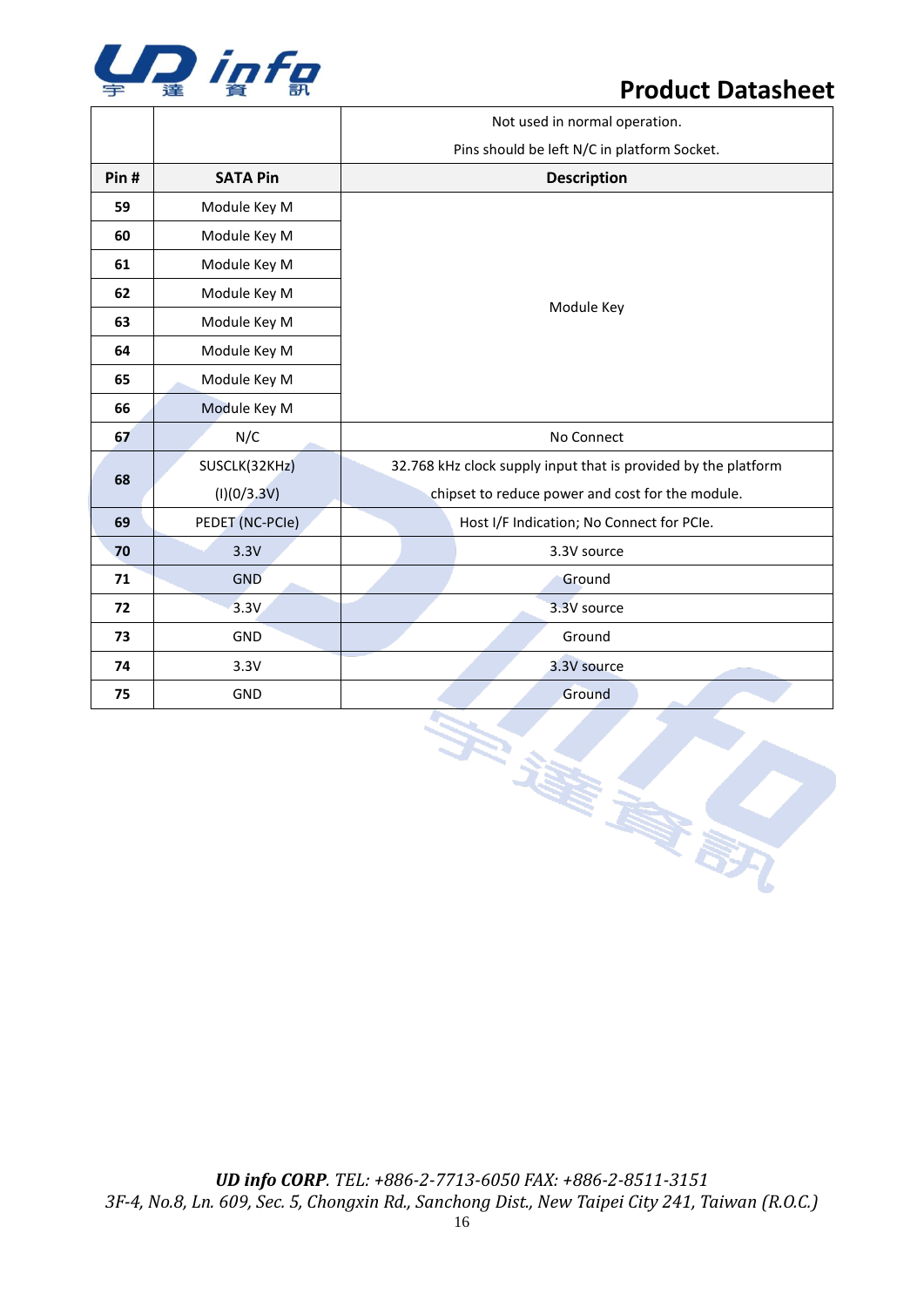

 $\Box$   $\Box$   $\Box$ 

### <span id="page-16-1"></span><span id="page-16-0"></span>**6.1.NVMe Command List**

|  |  |  | <b>Table 6-1 Admin Commands</b> |
|--|--|--|---------------------------------|
|--|--|--|---------------------------------|

| Op-Code         | <b>Command Description</b>  |
|-----------------|-----------------------------|
| 00h             | Delete I/O Submission Queue |
| 01h             | Create I/O Submission Queue |
| 02h             | Get Log Page                |
| 04h             | Delete I/O Completion Queue |
| 05h             | Create I/O Completion Queue |
| 06h             | Identify                    |
| 08h             | Abort                       |
| 09h             | <b>Set Features</b>         |
| 0Ah             | <b>Get Features</b>         |
| 0Ch             | Asynchronous Event Request  |
| 10h             | <b>Firmware Activate</b>    |
| 11 <sub>h</sub> | Firmware Image Download     |

#### **Table 6-2 Admin Commands – NVM Command Set Specific**

| Op-Code | <b>Command Description</b> |
|---------|----------------------------|
| 80h     | Format NVM                 |
| 81h     | <b>Security Send</b>       |
| 82h     | <b>Security Receive</b>    |

#### **Table 6-3 NVM Commands**

| Op-Code | <b>Command Description</b> |  |  |  |  |
|---------|----------------------------|--|--|--|--|
| 00h     | <b>Flush</b>               |  |  |  |  |
| 01h     | Write                      |  |  |  |  |
| 02h     | Read                       |  |  |  |  |
| 04h     | Write Uncorrectable        |  |  |  |  |
| 08h     | Write Zeroes               |  |  |  |  |
| 09h     | Dataset Management         |  |  |  |  |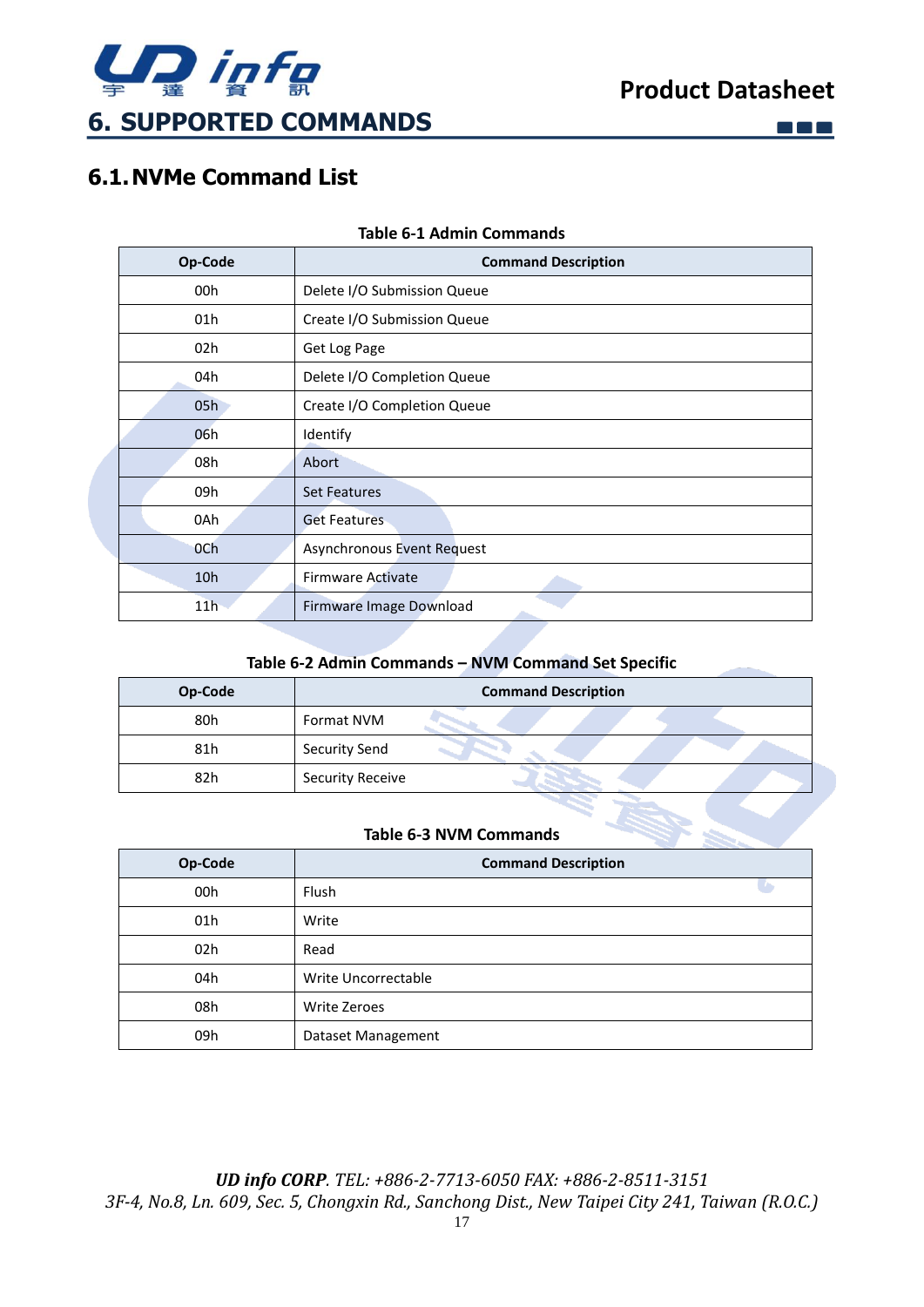



### <span id="page-17-0"></span>**6.2.Identify Device Data**

The following table details the sector data returned by the IDENTIFY DEVICE command.

#### ◼ **Identify Controller Data Structure**

| <b>Bytes</b> | <b>Description</b>                                                  |  |  |  |  |  |
|--------------|---------------------------------------------------------------------|--|--|--|--|--|
| 01:00        | PCI Vendor ID (VID)                                                 |  |  |  |  |  |
| 03:02        | PCI Subsystem Vendor ID (SSVID)                                     |  |  |  |  |  |
| 23:04        | Serial Number (SN)                                                  |  |  |  |  |  |
| 63:24        | Model Number (MN)                                                   |  |  |  |  |  |
| 71:64        | <b>Firmware Revision (FR)</b>                                       |  |  |  |  |  |
| 72           | Recommended Arbitration Burst (RAB)                                 |  |  |  |  |  |
| 75:73        | IEEE OUI Identifier (IEEE)                                          |  |  |  |  |  |
| 76           | Controller Multi-Path I/O and Namespace Sharing Capabilities (CMIC) |  |  |  |  |  |
| 77           | Maximum Data Transfer Size (MDTS)                                   |  |  |  |  |  |
| 79:78        | Controller ID (CNTLID)                                              |  |  |  |  |  |
| 83:80        | Version (VER)                                                       |  |  |  |  |  |
| 87:84        | RTD3 Resume Latency (RTD3R)                                         |  |  |  |  |  |
| 91:88        | RTD3 Entry Latency (RTD3E)                                          |  |  |  |  |  |
| 95:92        | Optional Asynchronous Events Supported (OAES)                       |  |  |  |  |  |
| 239:96       | Reserved                                                            |  |  |  |  |  |
| 255:240      | Refer to the NVMe Management Interface Specification for definition |  |  |  |  |  |
| 257:256      | <b>Optional Admin Command Support (OACS)</b>                        |  |  |  |  |  |
| 258          | Abort Command Limit (ACL)                                           |  |  |  |  |  |
| 259          | Asynchronous Event Request Limit (AERL)                             |  |  |  |  |  |
| 260          | Firmware Updates (FRMW)                                             |  |  |  |  |  |
| 261          | Log Page Attributes (LPA)                                           |  |  |  |  |  |
| 262          | Error Log Page Entries (ELPE)                                       |  |  |  |  |  |
| 263          | Number of Power States Support (NPSS)                               |  |  |  |  |  |
| 264          | Admin Vendor Specific Command Configuration (AVSCC)                 |  |  |  |  |  |
| 265          | Autonomous Power State Transition Attributes (APSTA)                |  |  |  |  |  |
| 267:266      | Warning Composite Temperature Threshold (WCTEMP)                    |  |  |  |  |  |
| 269:268      | Critical Composite Temperature Threshold (CCTEMP)                   |  |  |  |  |  |
| 271:270      | Maximum Time for Firmware Activation (MTFA)                         |  |  |  |  |  |
| 275:272      | Host Memory Buffer Preferred Size (HMPRE)                           |  |  |  |  |  |
| 279:276      | Host Memory Buffer Minimum Size (HMMIN)                             |  |  |  |  |  |
| 295:280      | <b>Total NVM Capacity (TNVMCAP)</b>                                 |  |  |  |  |  |

*UD info CORP. TEL: +886-2-7713-6050 FAX: +886-2-8511-3151*

*3F-4, No.8, Ln. 609, Sec. 5, Chongxin Rd., Sanchong Dist., New Taipei City 241, Taiwan (R.O.C.)*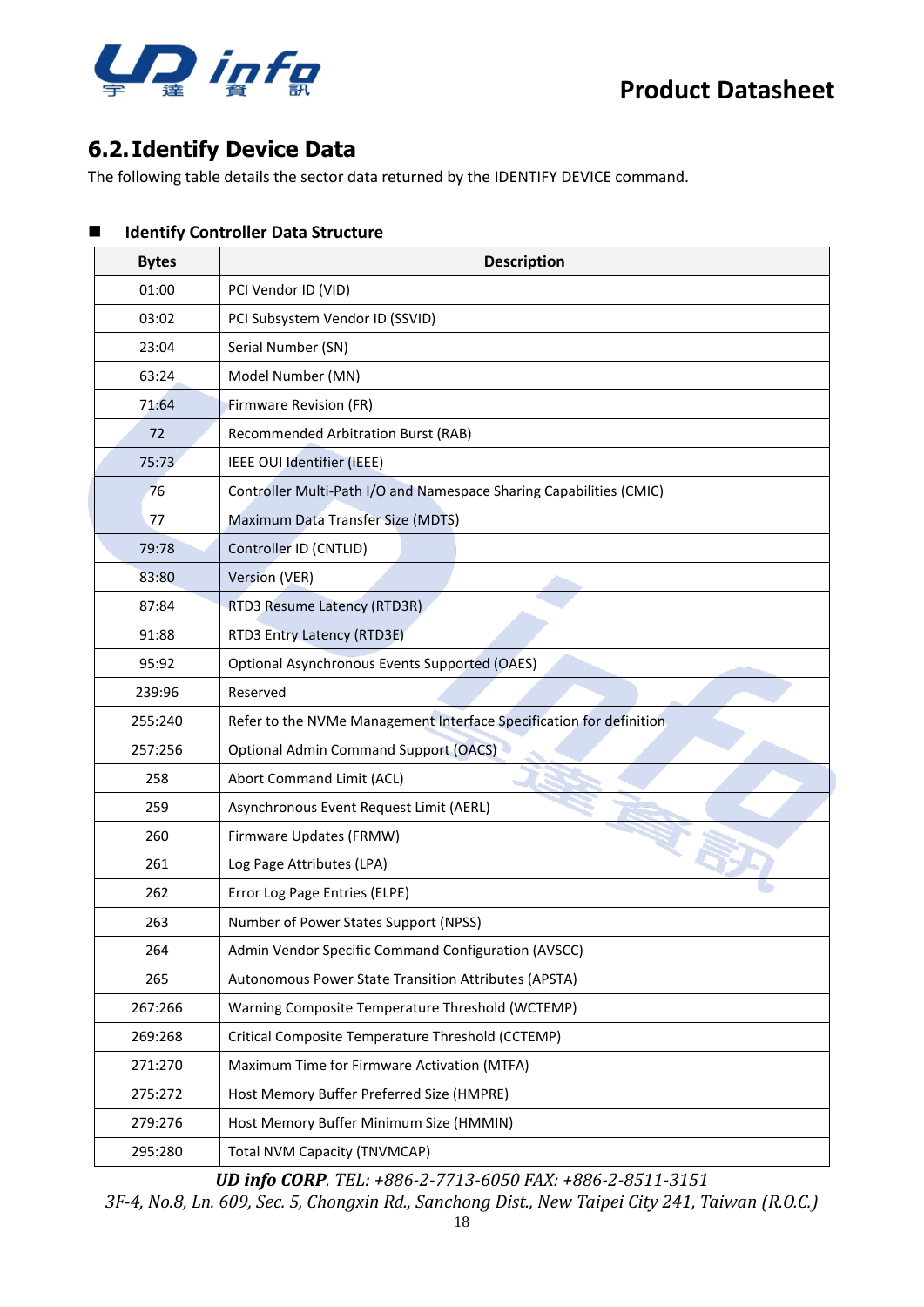# **LD** infn

### **Product Datasheet**

| <b>Bytes</b>           | <b>Description</b>                                |  |  |  |
|------------------------|---------------------------------------------------|--|--|--|
| 311:296                | Unallocated NVM Capacity (UNVMCAP)                |  |  |  |
| 315:312                | Replay Protected Memory Block Support (RPMBS)     |  |  |  |
| 511:316                | Reserved                                          |  |  |  |
|                        | <b>NVM Command Set Attributes</b>                 |  |  |  |
| 512                    | Submission Queue Entry Size (SQES)                |  |  |  |
| 513                    | Completion Queue Entry Size (CQES)                |  |  |  |
| 515:514                | Reserved                                          |  |  |  |
| 519:516                | Number of Namespaces (NN)                         |  |  |  |
| 521:520                | <b>Optional NVM Command Support (ONCS)</b>        |  |  |  |
| 523:522                | <b>Fused Operation Support (FUSES)</b>            |  |  |  |
| 524                    | Format NVM Attributes (FNA)                       |  |  |  |
| 525                    | Volatile Write Cache (VWC)                        |  |  |  |
| 527:526                | Atomic Write Unit Normal (AWUN)                   |  |  |  |
| 529:528                | Atomic Write Unit Power Fail (AWUPF)              |  |  |  |
| 530                    | NVM Vendor Specific Command Configuration (NVSCC) |  |  |  |
| 531                    | Reserved                                          |  |  |  |
| 533:532                | Atomic Compare & Write Unit (ACWU)                |  |  |  |
| 535:534                | Reserved                                          |  |  |  |
| 539:536                | SGL Support (SGLS)                                |  |  |  |
| 703:540                | Reserved                                          |  |  |  |
|                        | <b>IO Command Set Attributes</b>                  |  |  |  |
| 2047:704               | Reserved                                          |  |  |  |
| 2079:2048              | Power State 0 Descriptor                          |  |  |  |
| 2111:2080              | Power State 1 Descriptor                          |  |  |  |
| 2143:2112              | Power State 2 Descriptor                          |  |  |  |
| 2175:2144              | Power State 3 Descriptor                          |  |  |  |
| 2207:2176              | Power State 4 Descriptor                          |  |  |  |
| $\cdots$               | N/A                                               |  |  |  |
| 3071:3040              | Power State 31 Descriptor                         |  |  |  |
| <b>Vendor Specific</b> |                                                   |  |  |  |
| 4095:3072              | Vendor Specific (VS)                              |  |  |  |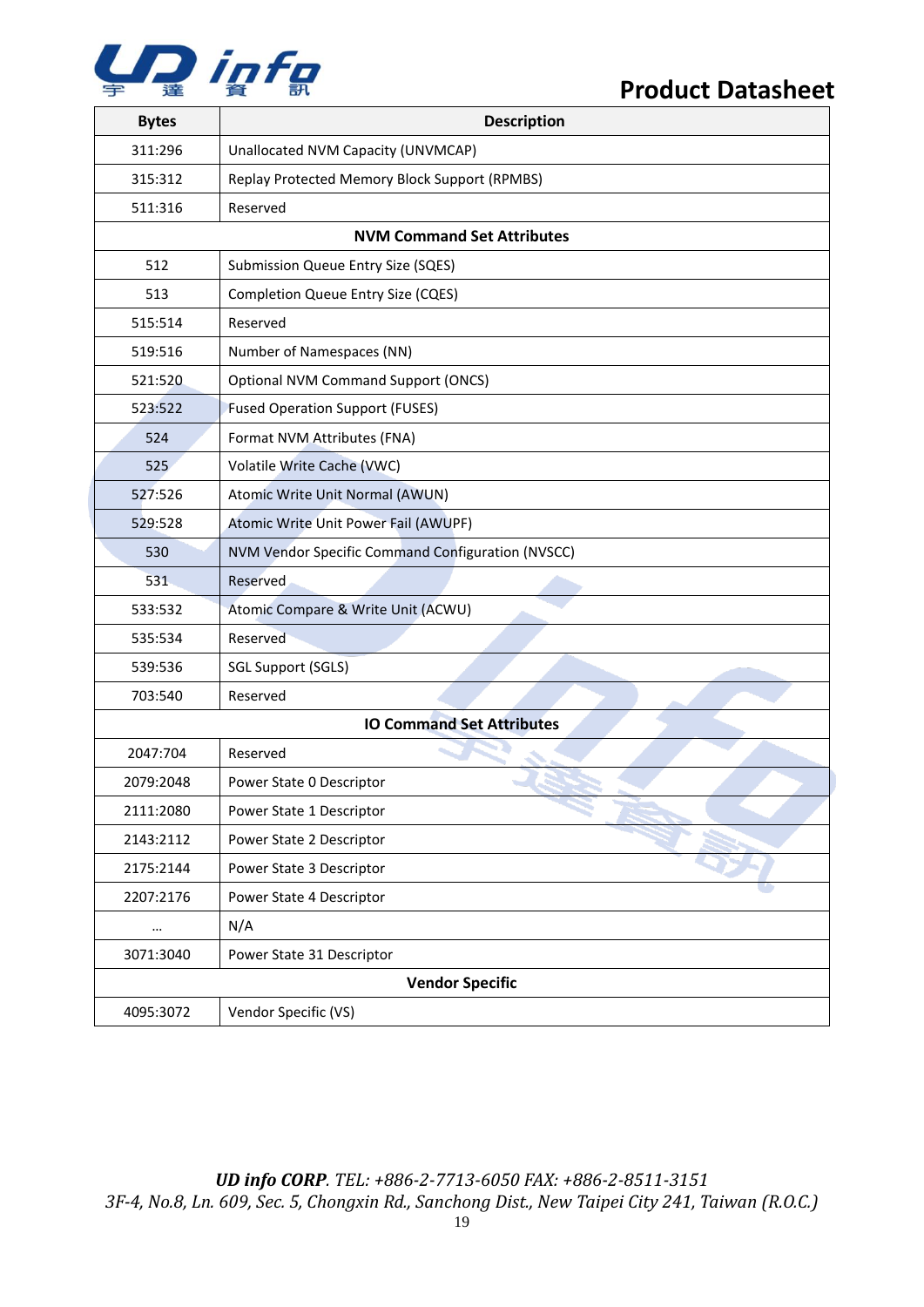

| <b>Bytes</b> | <b>Description</b>                                                 |  |  |  |  |
|--------------|--------------------------------------------------------------------|--|--|--|--|
| 7:0          | Namespace Size (NSZE)                                              |  |  |  |  |
| 15:8         | Namespace Capacity (NCAP)                                          |  |  |  |  |
| 23:16        | Namespace Utilization (NUSE)                                       |  |  |  |  |
| 24           | Namespace Features (NSFEAT)                                        |  |  |  |  |
| 25           | Number of LBA Formats (NLBAF)                                      |  |  |  |  |
| 26           | Formatted LBA Size (FLBAS)                                         |  |  |  |  |
| 27           | Metadata Capabilities (MC)                                         |  |  |  |  |
| 28           | End-to-end Data Protection Capabilities (DPC)                      |  |  |  |  |
| 29           | End-to-end Data Protection Type Settings (DPS)                     |  |  |  |  |
| 30           | Namespace Multi-path I/O and Namespace Sharing Capabilities (NMIC) |  |  |  |  |
| 31           | <b>Reservation Capabilities (RESCAP)</b>                           |  |  |  |  |
| 119:32       | Reserved                                                           |  |  |  |  |
| 127:120      | IEEE Extended Unique Identifier (EUI64)                            |  |  |  |  |
| 131:128      | LBA Format 0 Support (LBAF0)                                       |  |  |  |  |
| 135:132      | LBA Format 1 Support (LBAF1)                                       |  |  |  |  |
| 139:136      | LBA Format 2 Support (LBAF2)                                       |  |  |  |  |
| 143:140      | LBA Format 3 Support (LBAF3)                                       |  |  |  |  |
| 147:144      | LBA Format 4 Support (LBAF4)                                       |  |  |  |  |
| 151:148      | LBA Format 5 Support (LBAF5)                                       |  |  |  |  |
| 155:152      | LBA Format 6 Support (LBAF6)                                       |  |  |  |  |
| 159:156      | LBA Format 7 Support (LBAF7)                                       |  |  |  |  |
| 163:160      | LBA Format 8 Support (LBAF8)                                       |  |  |  |  |
| 167:164      | LBA Format 9 Support (LBAF9)                                       |  |  |  |  |
| 171:168      | LBA Format 10 Support (LBAF10)                                     |  |  |  |  |
| 175:172      | LBA Format 11 Support (LBAF11)                                     |  |  |  |  |
| 179:176      | LBA Format 12 Support (LBAF12)                                     |  |  |  |  |
| 183:180      | LBA Format 13 Support (LBAF13)                                     |  |  |  |  |
| 187:184      | LBA Format 14 Support (LBAF14)                                     |  |  |  |  |
| 191:188      | LBA Format 15 Support (LBAF15)                                     |  |  |  |  |
| 383:192      | Reserved                                                           |  |  |  |  |
| 4095:384     | Vendor Specific (VS)                                               |  |  |  |  |

#### ■ **Identify Namespace Data Structure & NVM Command Set Specific**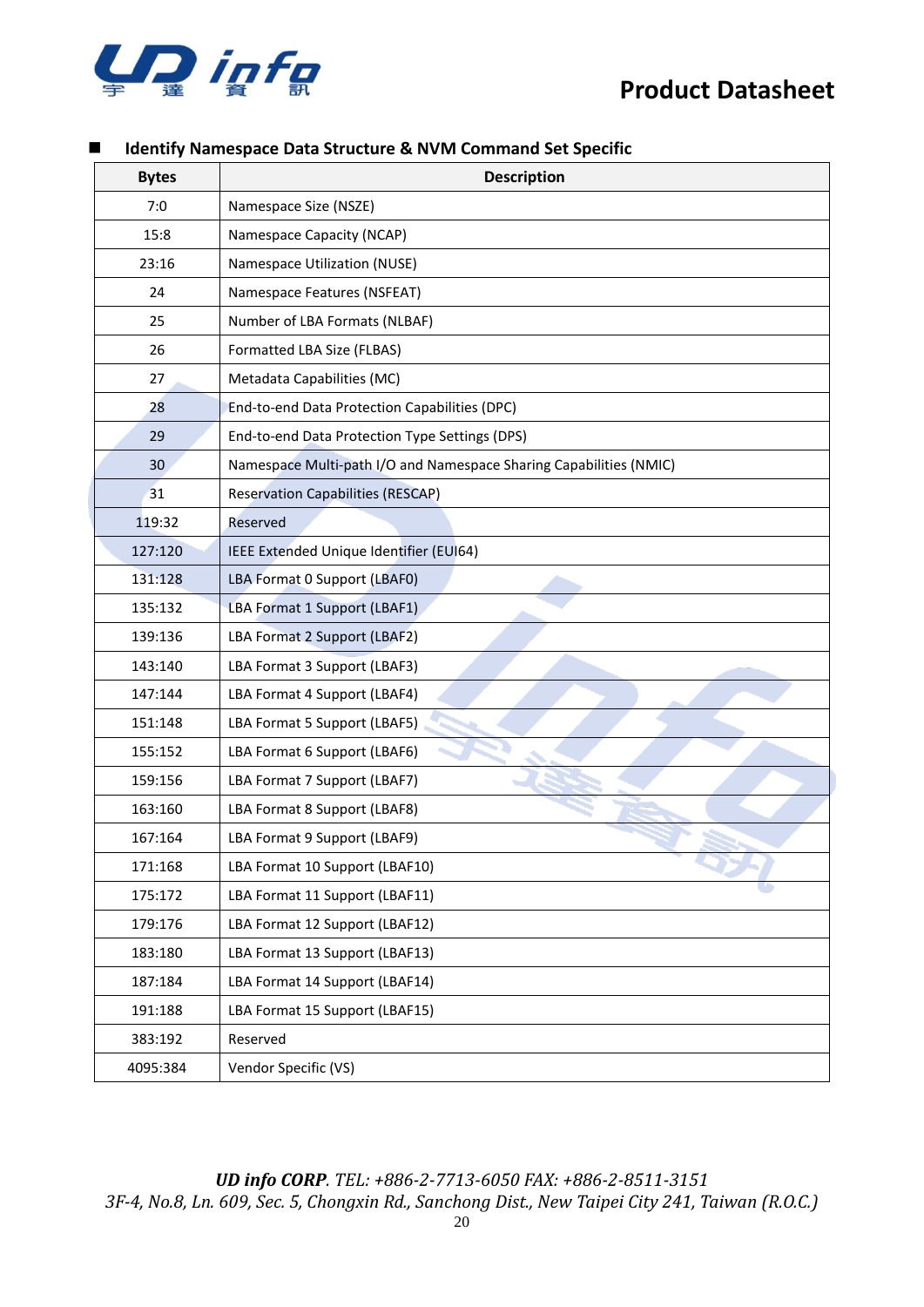

| Capacity | Byte[7:0]:                   |  |  |  |
|----------|------------------------------|--|--|--|
| (GB)     | <b>Namespace Size (NSZE)</b> |  |  |  |
| 30       | 37E90F0h                     |  |  |  |
| 32       | 3BA2EB0h                     |  |  |  |
| 60       | 6FCCF30h                     |  |  |  |
| 64       | 7740AB0h                     |  |  |  |
| 120      | DF94BB0h                     |  |  |  |
| 128      | EE7C2B0h                     |  |  |  |
| 240      | 1BF244B0h                    |  |  |  |
| 256      | 1DCF32B0h                    |  |  |  |
| 480      | 37E436B0h                    |  |  |  |
| 512      | 3B9E12B0h                    |  |  |  |

#### ◼ **List of Identify Namespace Data Structure for Each Capacity**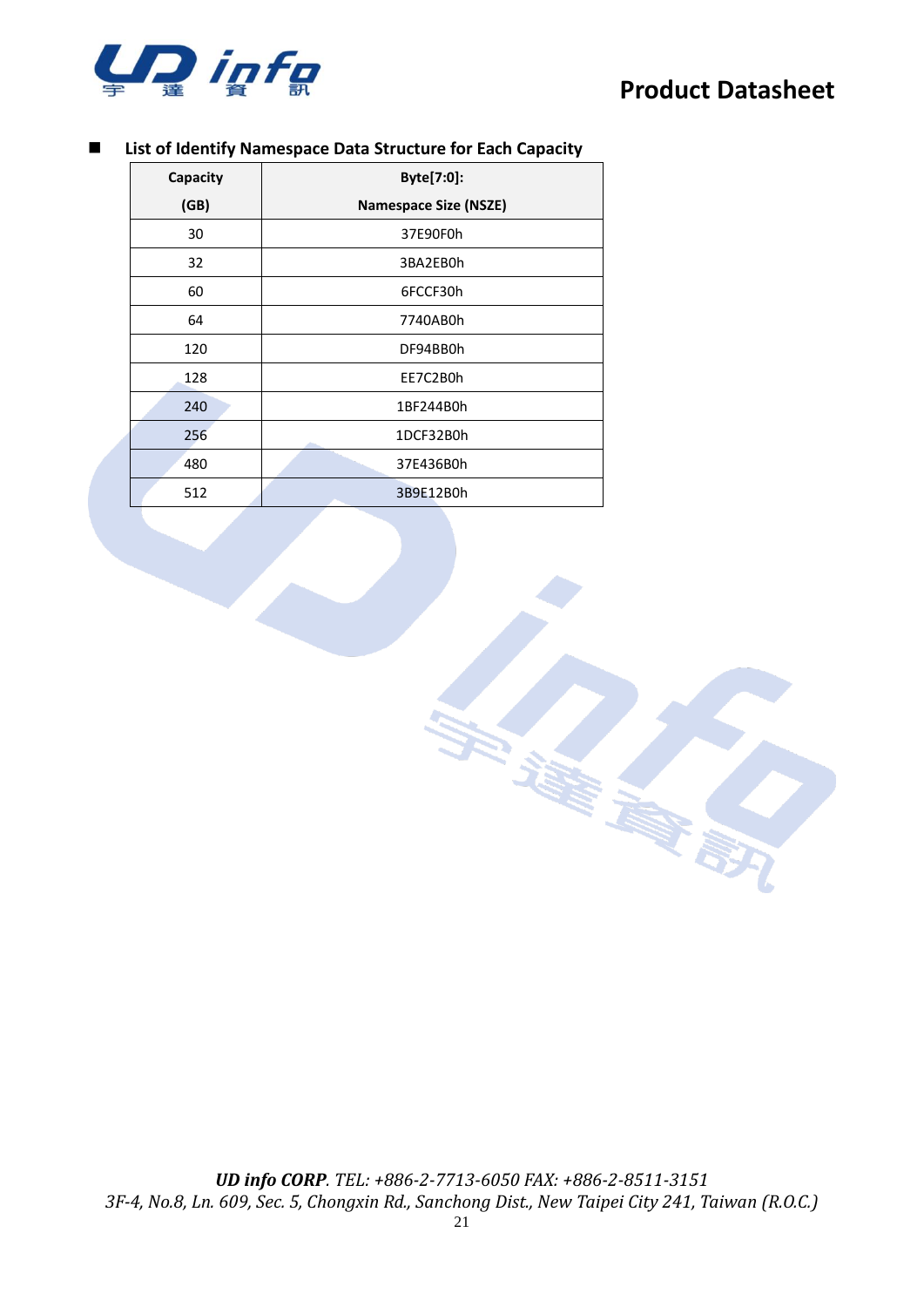

### <span id="page-21-0"></span>**6.3.SMART Attributes**

#### ◼ **SMART Attributes (Log Identifier 02h)**

| <b>Bytes Index</b> | <b>Bytes</b>            | <b>Description</b>                         |  |  |  |  |
|--------------------|-------------------------|--------------------------------------------|--|--|--|--|
| [0]                | $\mathbf{1}$            | <b>Critical Warning</b>                    |  |  |  |  |
| [2:1]              | $\overline{2}$          | <b>Composite Temperature</b>               |  |  |  |  |
| $[3]$              | $\mathbf{1}$            | Available Spare                            |  |  |  |  |
| $[4]$              | $\mathbf{1}$            | Available Spare Threshold                  |  |  |  |  |
| $[5]$              | $\mathbf{1}$            | Percentage Used                            |  |  |  |  |
| [31:6]             | 26                      | Reserved                                   |  |  |  |  |
| [47:32]            | 16                      | Data Units Read                            |  |  |  |  |
| [63:48]            | 16                      | Data Units Written                         |  |  |  |  |
| [79:64]            | 16                      | <b>Host Read Commands</b>                  |  |  |  |  |
| [95:80]            | 16                      | <b>Host Write Commands</b>                 |  |  |  |  |
| [111:96]           | 16                      | <b>Controller Busy Time</b>                |  |  |  |  |
| [127:112]          | 16                      | <b>Power Cycles</b>                        |  |  |  |  |
| [143:128]          | 16                      | Power On Hours                             |  |  |  |  |
| [159:144]          | 16                      | <b>Unsafe Shutdowns</b>                    |  |  |  |  |
| [175:160]          | 16                      | Media and Data Integrity Errors            |  |  |  |  |
| [191:176]          | 16                      | Number of Error Information Log Entries    |  |  |  |  |
| [195:192]          | $\overline{\mathbf{4}}$ | <b>Warning Composite Temperature Time</b>  |  |  |  |  |
| [199:196]          | $\overline{4}$          | <b>Critical Composite Temperature Time</b> |  |  |  |  |
| [201:200]          | $\overline{2}$          | Temperature Sensor 1                       |  |  |  |  |
| [203:202]          | 2                       | Temperature Sensor 2                       |  |  |  |  |
| [205:204]          | $\overline{2}$          | Temperature Sensor 3                       |  |  |  |  |
| [207:206]          | $\overline{2}$          | Temperature Sensor 4                       |  |  |  |  |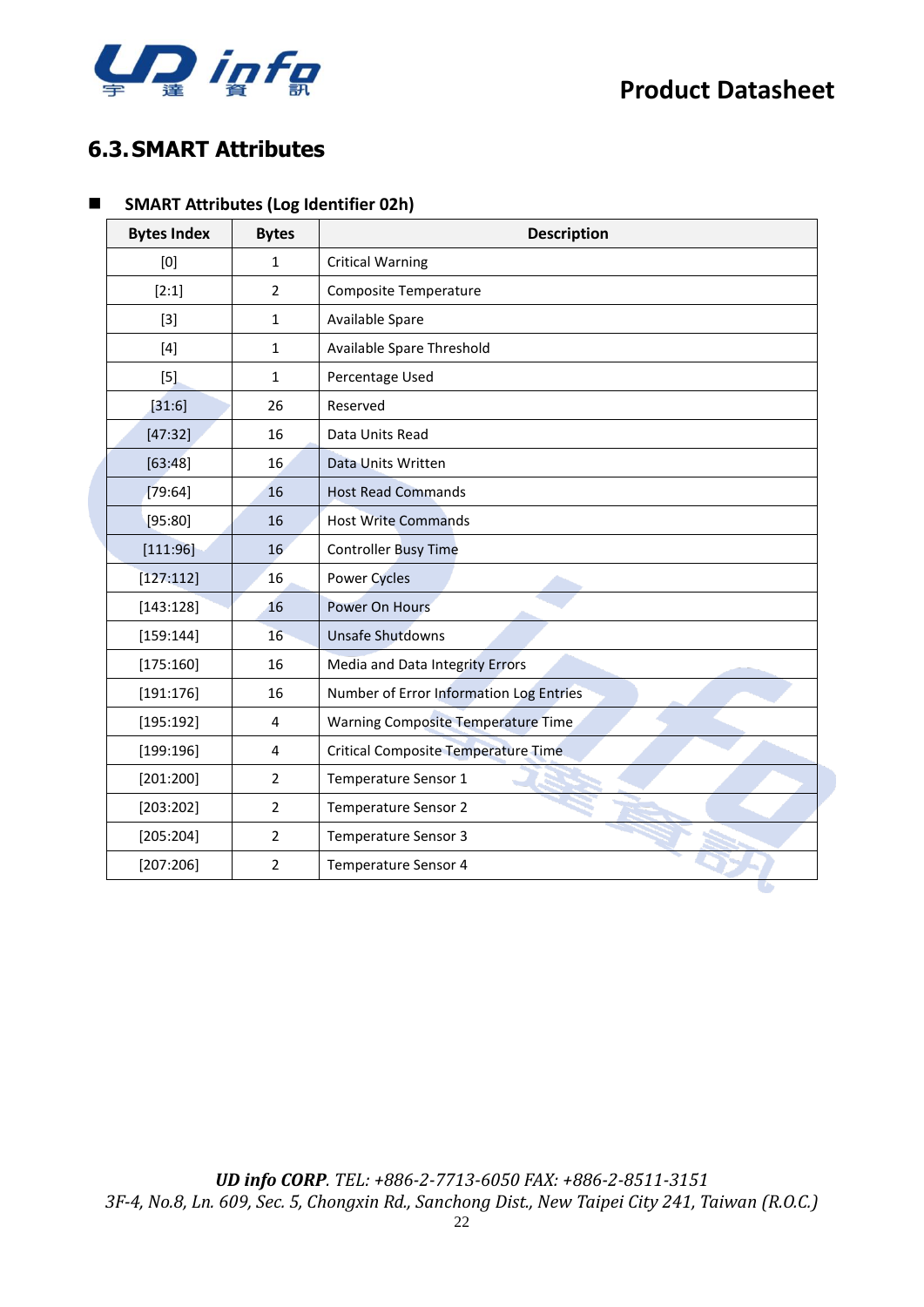

 $\Box$   $\Box$   $\Box$ 

<span id="page-22-0"></span>■ **Double side M.2 2242 D3: 42mm (L) x 22mm (W) x (Top 1.50 + Bottom 1.35)mm (H)**

**Top View**



*UD info CORP. TEL: +886-2-7713-6050 FAX: +886-2-8511-3151 3F-4, No.8, Ln. 609, Sec. 5, Chongxin Rd., Sanchong Dist., New Taipei City 241, Taiwan (R.O.C.)*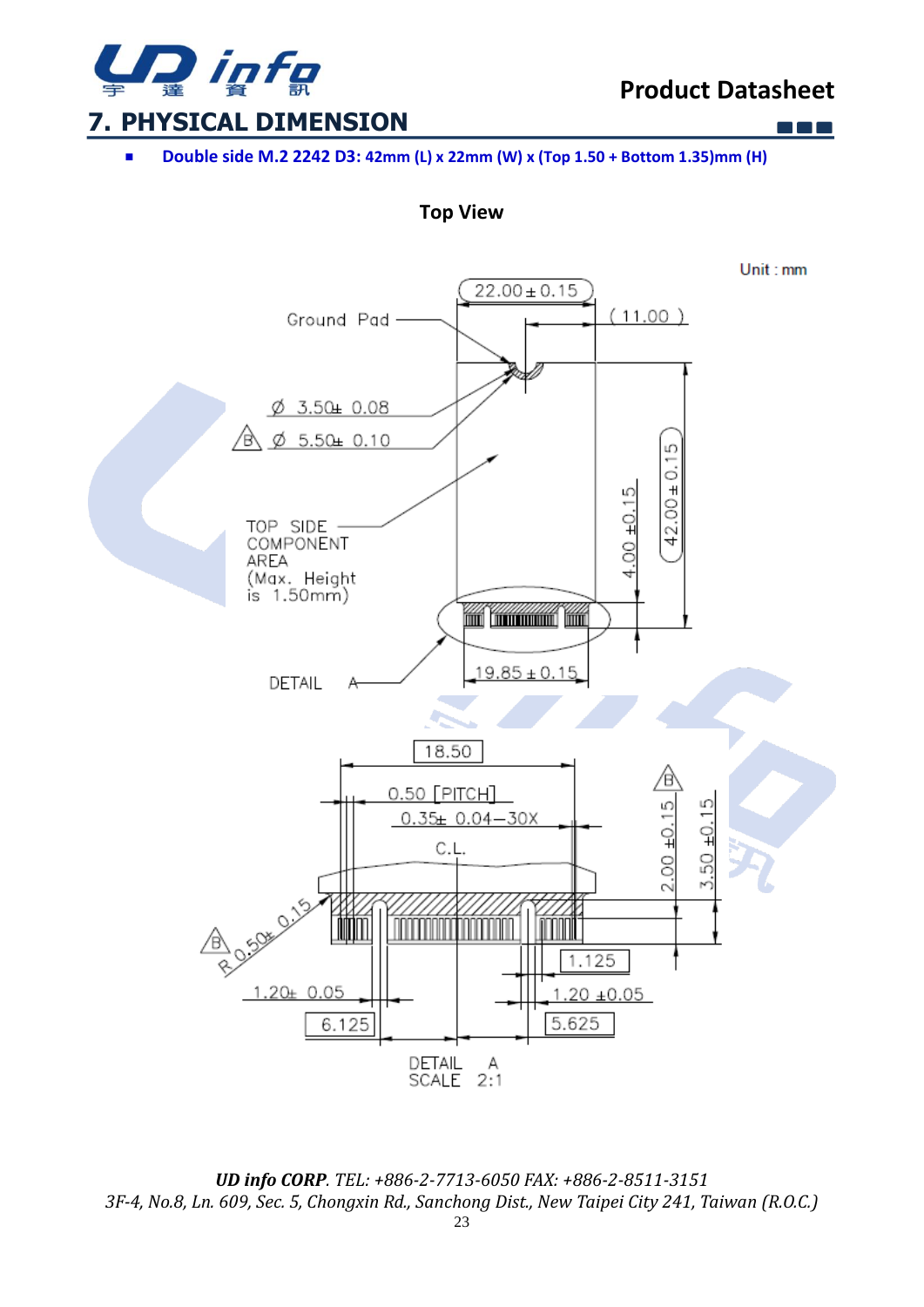

**Bottom View**

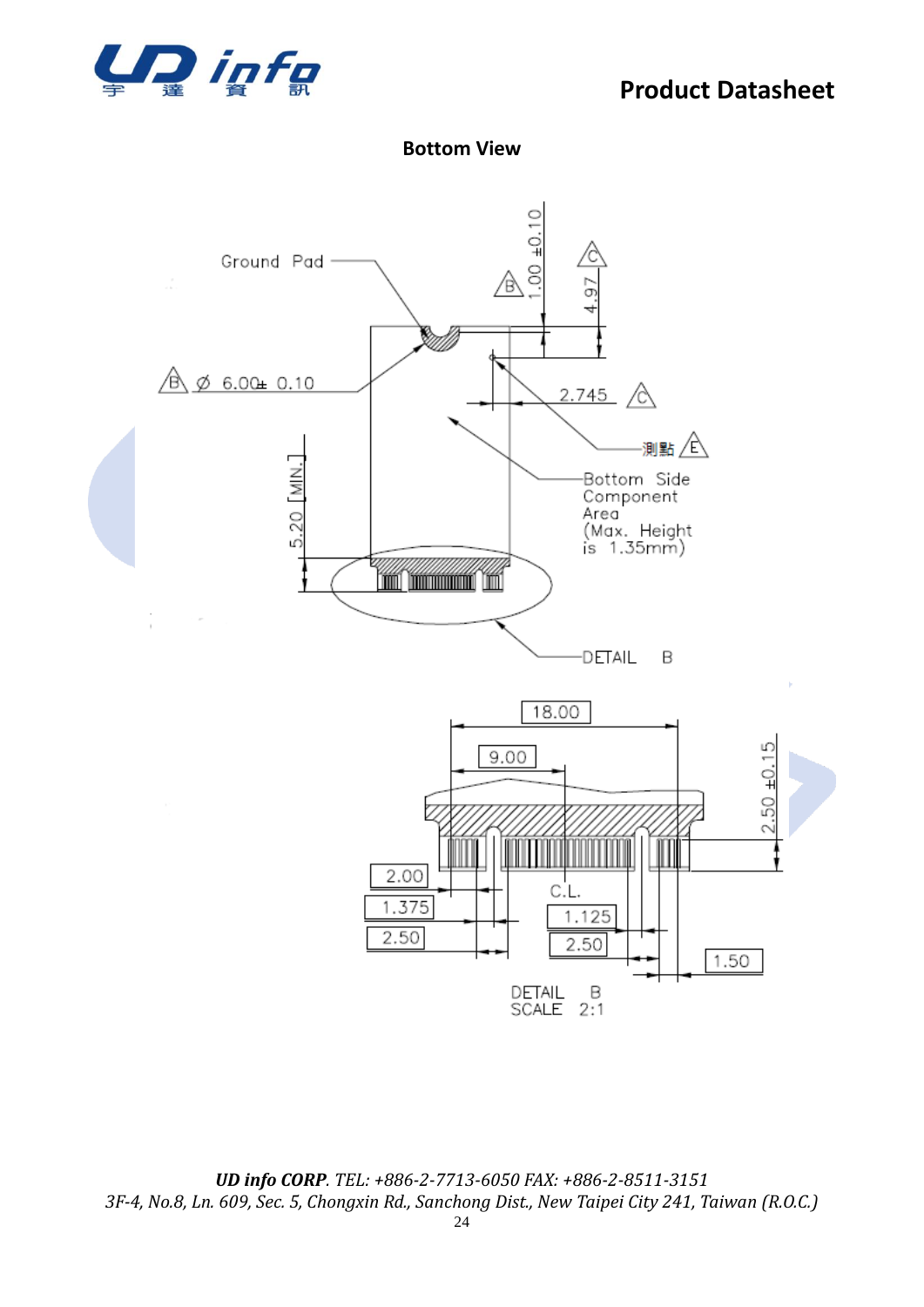

**Side View**

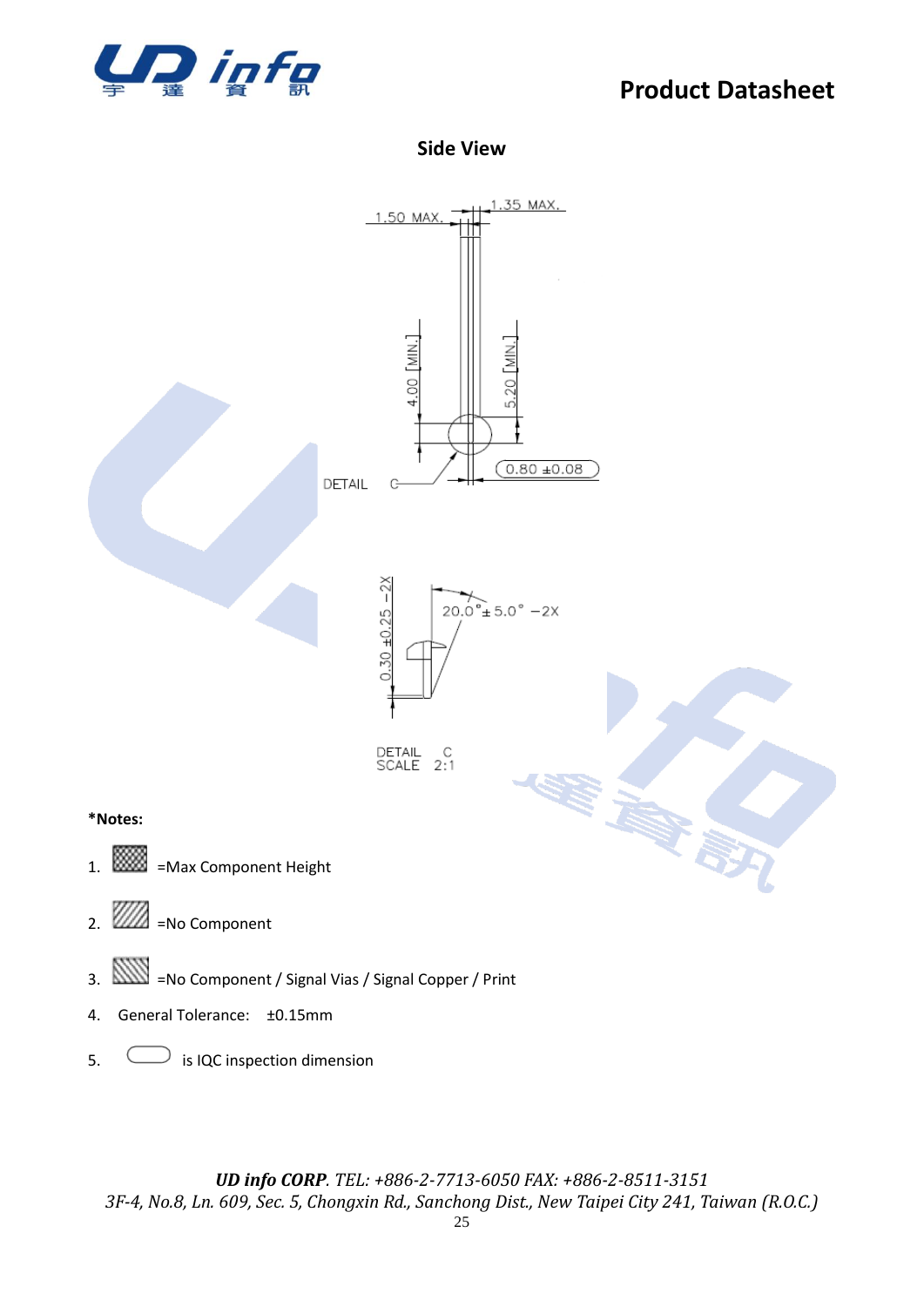

■ **Single side M.2 2242 S3: 42mm (L) x 22mm (W) x 1.50mm (H)**

**Top View**

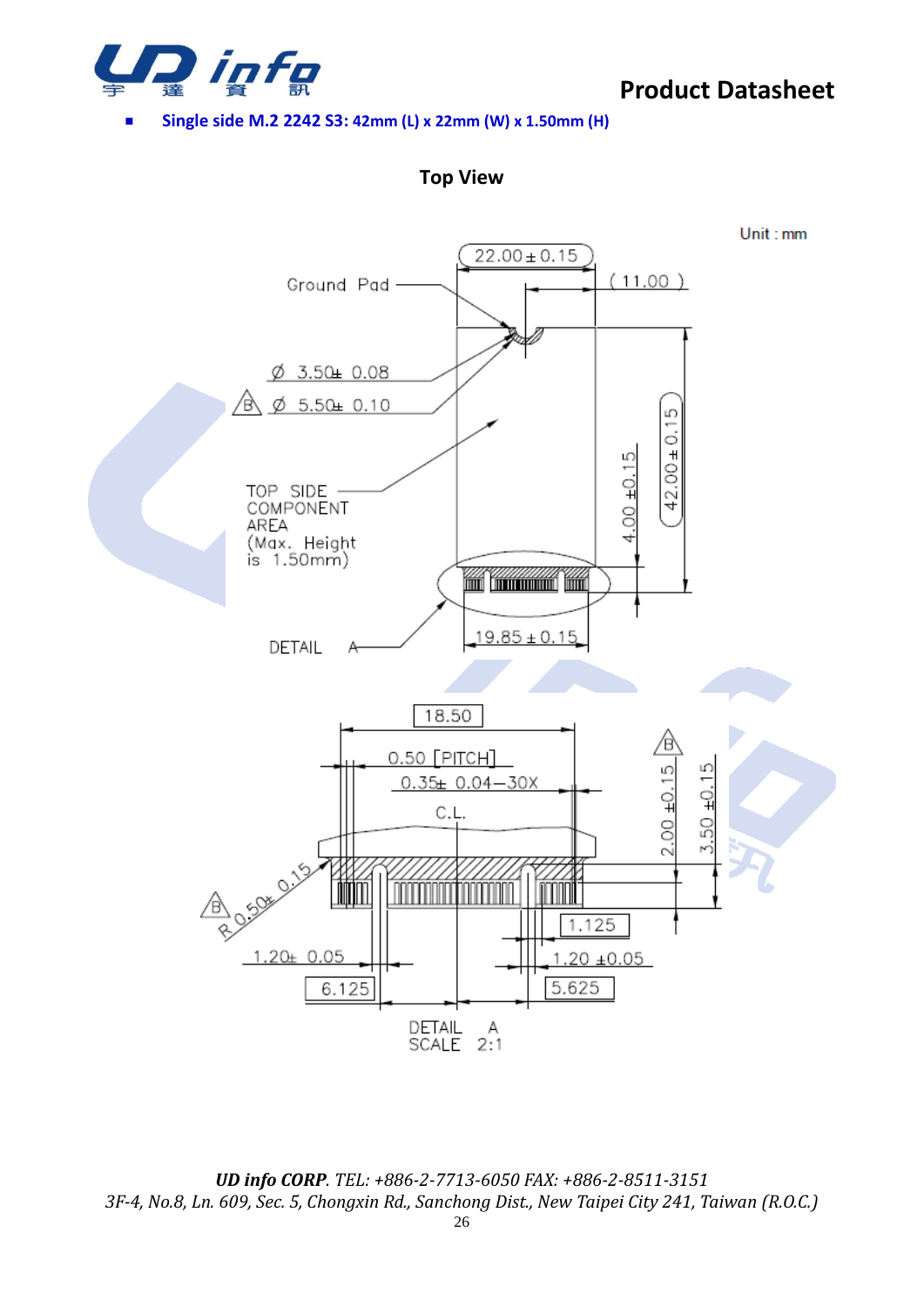



**Bottom View**

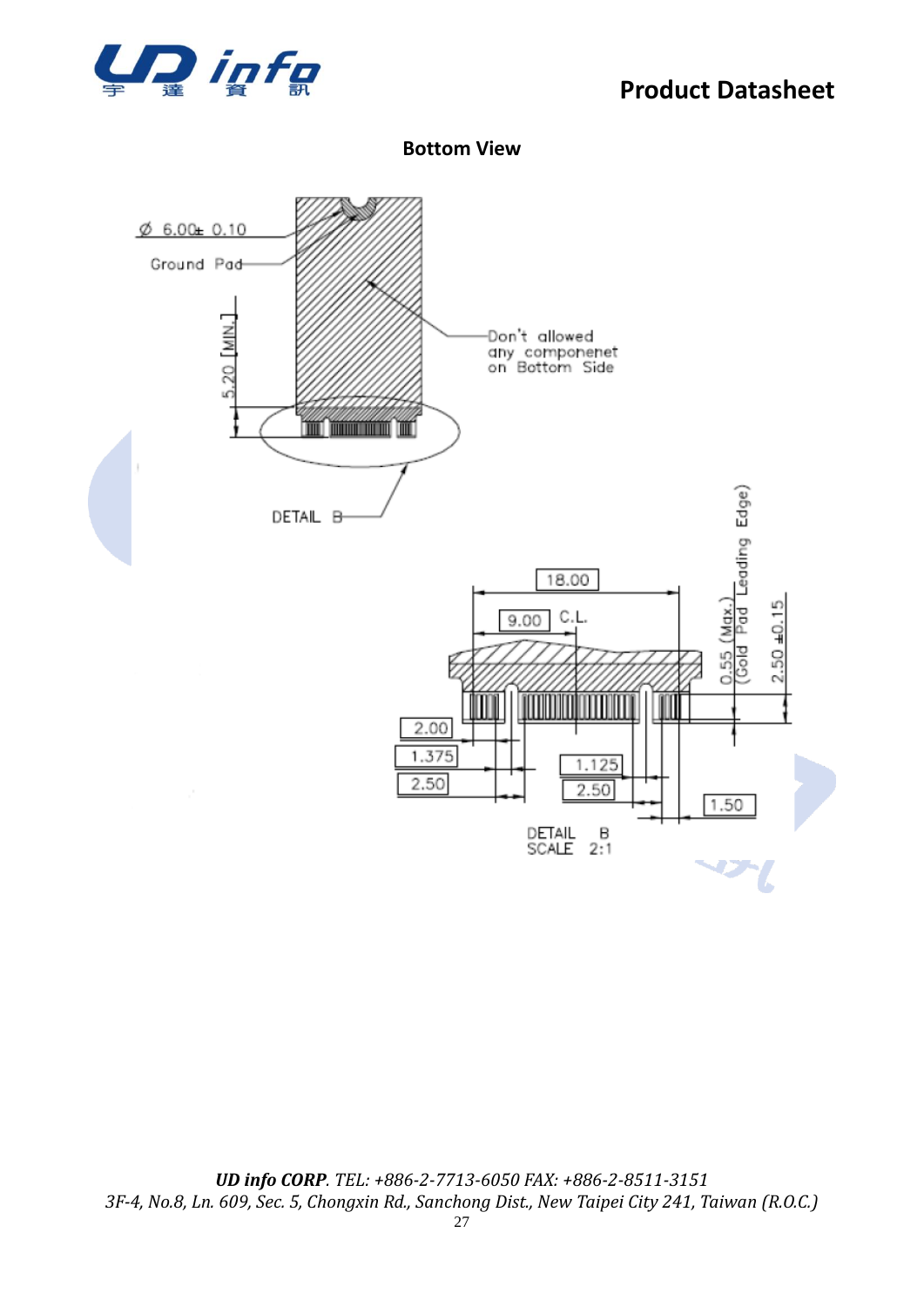



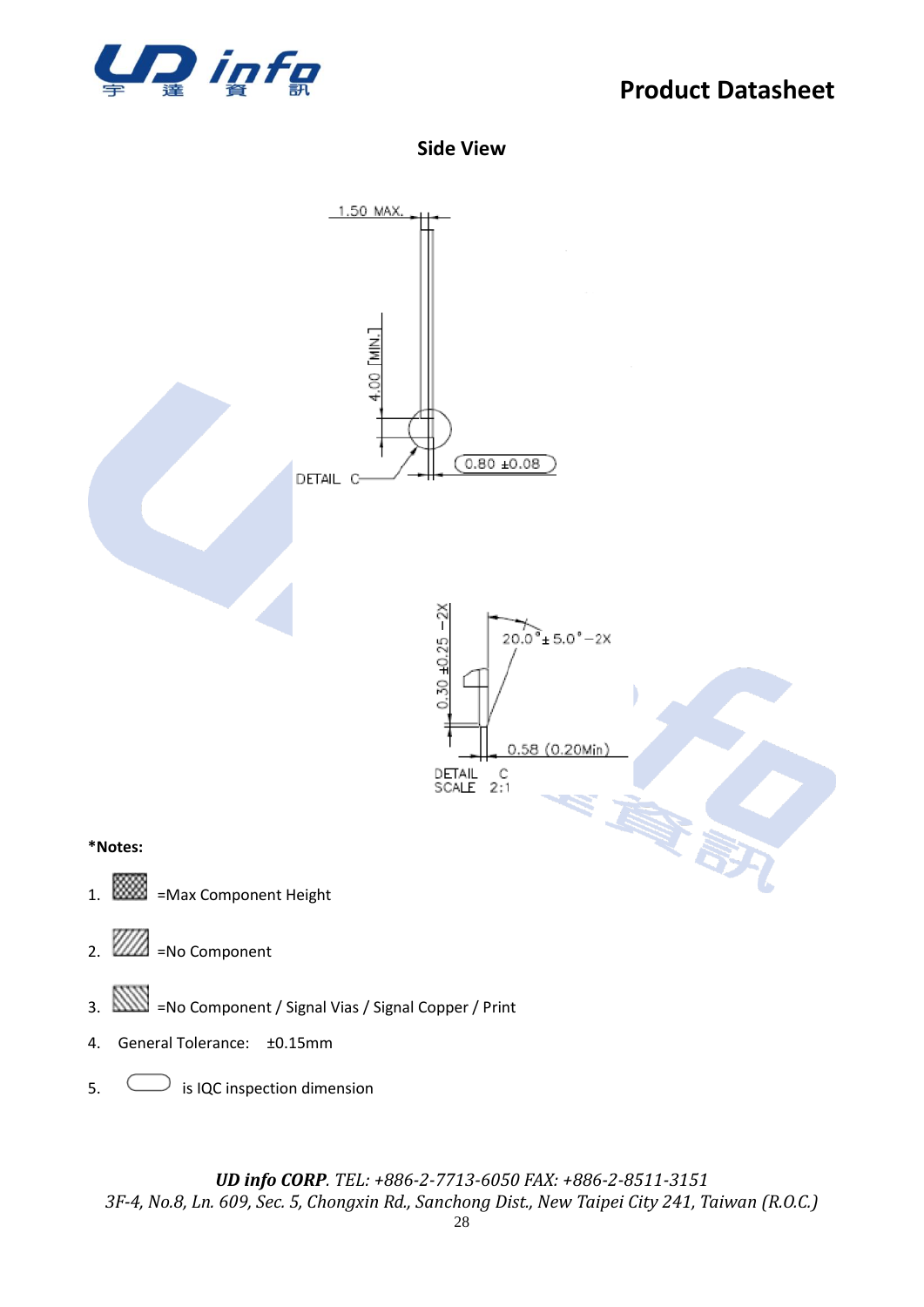

 $\Box$   $\Box$   $\Box$ 

 $\Box$   $\Box$   $\Box$ 

<span id="page-28-0"></span>The following table is to list out the acronyms that have been applied throughout the document.

| <b>Term</b> | <b>Definitions</b>                                      |  |  |  |  |
|-------------|---------------------------------------------------------|--|--|--|--|
| ATTO        | Commercial performance benchmark application            |  |  |  |  |
| <b>DDR</b>  | Double data rate (SDRAM)                                |  |  |  |  |
| ASPM        | Active States Power Management                          |  |  |  |  |
| <b>APST</b> | <b>Autonomous Power State Transition</b>                |  |  |  |  |
| LBA         | Logical block addressing                                |  |  |  |  |
| <b>MTBF</b> | Mean time between failures                              |  |  |  |  |
| PCIe        | PCI Express / Peripheral Component Interconnect Express |  |  |  |  |
| S.M.A.R.T.  | Self-monitoring, analysis and reporting technology      |  |  |  |  |

### <span id="page-28-1"></span>**9. BARCODE DESCRIPTION**